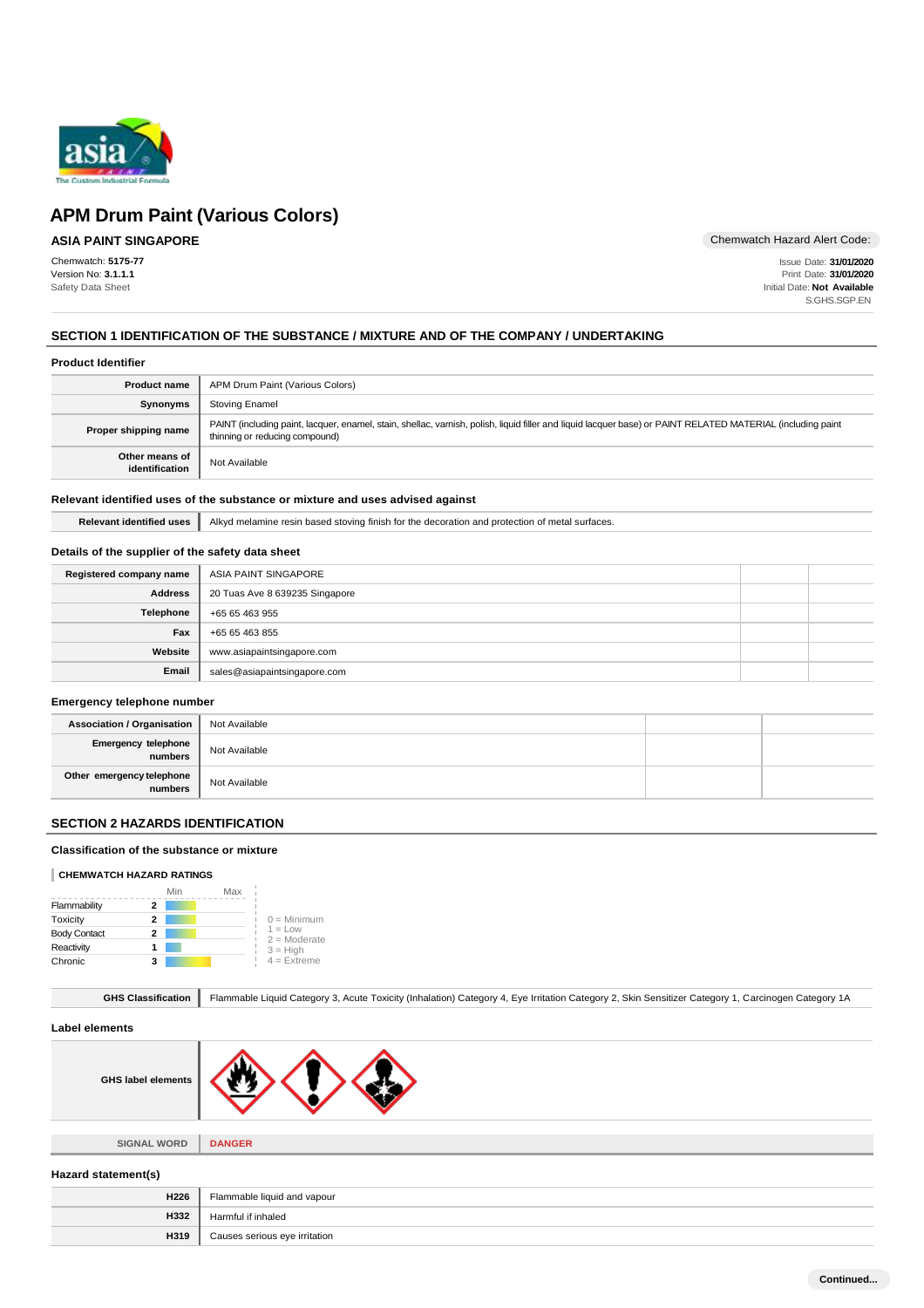| H317 | action   |
|------|----------|
| H350 | יממ<br>. |
|      |          |

# **Precautionary statement(s) Prevention**

| P201 | Obtain special instructions before use.                                                        |  |
|------|------------------------------------------------------------------------------------------------|--|
| P210 | Keep away from heat, hot surfaces, sparks, open flames and other ignition sources. No smoking. |  |
| P233 | Keep container tightly closed.                                                                 |  |
| P271 | Use only outdoors or in a well-ventilated area.                                                |  |
| P280 | Wear protective gloves/protective clothing/eye protection/face protection.                     |  |
| P240 | Ground/bond container and receiving equipment.                                                 |  |
| P241 | Use explosion-proof electrical/ventilating/lighting/intrinsically safe equipment.              |  |
| P242 | Use only non-sparking tools.                                                                   |  |
| P243 | Take precautionary measures against static discharge.                                          |  |
| P261 | Avoid breathing dust/fume/gas/mist/vapours/spray.                                              |  |
| P272 | Contaminated work clothing should not be allowed out of the workplace.                         |  |

## **Precautionary statement(s) Response**

| P308+P313      | IF exposed or concerned: Get medical advice/attention.                                                                           |  |  |
|----------------|----------------------------------------------------------------------------------------------------------------------------------|--|--|
| P370+P378      | In case of fire: Use alcohol resistant foam or normal protein foam for extinction.                                               |  |  |
| P302+P352      | IF ON SKIN: Wash with plenty of water and soap                                                                                   |  |  |
| P305+P351+P338 | IF IN EYES: Rinse cautiously with water for several minutes. Remove contact lenses, if present and easy to do. Continue rinsing. |  |  |
| P312           | Call a POISON CENTER/doctor/physician/first aider/if you feel unwell.                                                            |  |  |
| P333+P313      | If skin irritation or rash occurs: Get medical advice/attention.                                                                 |  |  |
| P337+P313      | If eye irritation persists: Get medical advice/attention.                                                                        |  |  |
| P362+P364      | Take off contaminated clothing and wash it before reuse.                                                                         |  |  |
| P303+P361+P353 | IF ON SKIN (or hair): Take off immediately all contaminated clothing. Rinse skin with water/shower.                              |  |  |
| P304+P340      | IF INHALED: Remove person to fresh air and keep comfortable for breathing.                                                       |  |  |
|                |                                                                                                                                  |  |  |

# **Precautionary statement(s) Storage**

| <b>PAN3</b><br><b>DOOF</b><br>-233 | ⊇t∩ri<br><b>Dlace</b><br>$\hat{ }$ Keep cool.<br>hatelıtaav.<br>. |
|------------------------------------|-------------------------------------------------------------------|
| <b>P405</b>                        | $_{7}$ tor $_{2}$                                                 |

# **Precautionary statement(s) Disposal**

**P501** Dispose of contents/container in accordance with local regulations.

#### **SECTION 3 COMPOSITION / INFORMATION ON INGREDIENTS**

# **Substances**

See section below for composition of Mixtures

# **Mixtures**

| <b>CAS No</b> | %[weight] | Name                                       |
|---------------|-----------|--------------------------------------------|
| 1330-20-7     | $<$ 10    | xylene                                     |
| 71-36-3       | <5        | n-butanol                                  |
| $50-00-0$     | < 0.5     | formaldehyde.                              |
|               | balance   | Ingredients determined not to be hazardous |

# **SECTION 4 FIRST AID MEASURES**

# **Description of first aid measures**

| <b>Eye Contact</b>  | If this product comes in contact with the eyes:<br>Wash out immediately with fresh running water.<br>Ensure complete irrigation of the eye by keeping eyelids apart and away from eye and moving the eyelids by occasionally lifting the upper and lower lids.<br>▶ Seek medical attention without delay; if pain persists or recurs seek medical attention.<br>► Removal of contact lenses after an eye injury should only be undertaken by skilled personnel. |
|---------------------|-----------------------------------------------------------------------------------------------------------------------------------------------------------------------------------------------------------------------------------------------------------------------------------------------------------------------------------------------------------------------------------------------------------------------------------------------------------------|
| <b>Skin Contact</b> | If skin contact occurs:<br>Immediately remove all contaminated clothing, including footwear.<br>Flush skin and hair with running water (and soap if available).<br>▶ Seek medical attention in event of irritation.                                                                                                                                                                                                                                             |
| Inhalation          | If fumes or combustion products are inhaled remove from contaminated area.<br>Lay patient down. Keep warm and rested.<br>Prostheses such as false teeth, which may block airway, should be removed, where possible, prior to initiating first aid procedures.<br>Apply artificial respiration if not breathing, preferably with a demand valve resuscitator, bag-valve mask device, or pocket mask as trained. Perform CPR if<br>necessary.                     |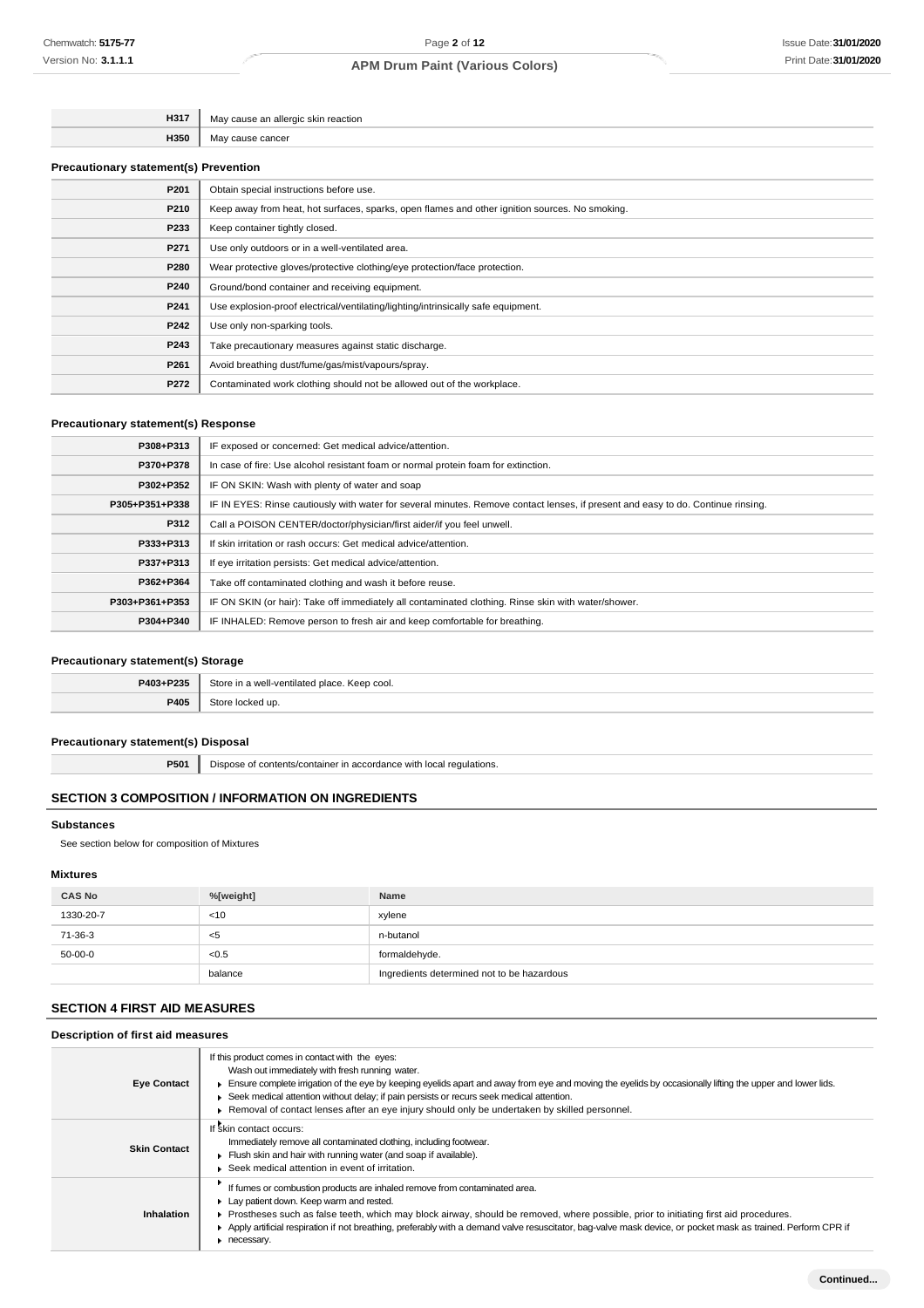|           | Transport to hospital, or doctor.                                                                                                                                                         |
|-----------|-------------------------------------------------------------------------------------------------------------------------------------------------------------------------------------------|
|           | If spontaneous vomiting appears imminent or occurs, hold patient's head down, lower than their hips to help avoid possible aspiration of vomitus.<br>If swallowed do NOT induce vomiting. |
|           | If vomiting occurs, lean patient forward or place on left side (head-down position, if possible) to maintain open airway and prevent aspiration.                                          |
|           | Observe the patient carefully.                                                                                                                                                            |
| Ingestion | Never give liquid to a person showing signs of being sleepy or with reduced awareness; i.e. becoming unconscious.                                                                         |
|           | Give water to rinse out mouth, then provide liquid slowly and as much as casualty can comfortably drink.                                                                                  |
|           | Seek medical advice.                                                                                                                                                                      |
|           | Avoid giving milk or oils.                                                                                                                                                                |
|           | Avoid giving alcohol.                                                                                                                                                                     |

#### **Indication of any immediate medical attention and special treatment needed**

Any material aspirated during vomiting may produce lung injury. Therefore emesis should not be induced mechanically or pharmacologically. Mechanical means should be used if it is considered necessary to evacuate the stomach contents; these include gastric lavage after endotracheal intubation. If spontaneous vomiting has occurred after ingestion, the patient should be monitored for difficult breathing, as adverse effects of aspiration into the lungs may be delayed up to 48 hours.

- For acute or short term repeated exposures to xylene:
- Gastro-intestinal absorption is significant with ingestions. For ingestions exceeding 1-2 ml (xylene)/kg, intubation and lavage with cuffed endotracheal tube is recommended. The use of charcoal and cathartics is equivocal.
- Pulmonary absorption is rapid with about 60-65% retained at rest.
- Primary threat to life from ingestion and/or inhalation, is respiratory failure.
- Patients should be quickly evaluated for signs of respiratory distress (e.g. cyanosis, tachypnoea, intercostal retraction, obtundation) and given oxygen. Patients with inadequate tidal volumes or poor arterial blood gases (pO2 < 50 mm Hg or pCO2 > 50 mm Hg) should be intubated.
- Arrhythmias complicate some hydrocarbon ingestion and/or inhalation and electrocardiographic evidence of myocardial injury has been reported; intravenous lines and cardiac monitors should be established in obviously symptomatic patients. The lungs excrete inhaled solvents, so that hyperventilation improves clearance.
- A chest x-ray should be taken immediately after stabilisation of breathing and circulation to document aspiration and detect the presence of pneumothorax.
- ▶ Epinephrine (adrenalin) is not recommended for treatment of bronchospasm because of potential myocardial sensitisation to catecholamines. Inhaled cardioselective bronchodilators (e.g. Alupent, Salbutamol) are the preferred agents, with aminophylline a second choice.

#### BIOLOGICAL EXPOSURE INDEX - BEI

These represent the determinants observed in specimens collected from a healthy worker exposed at the Exposure Standard (ES or TLV):

| Determinant                    | Index                | Sampling Time       | Comments |
|--------------------------------|----------------------|---------------------|----------|
| Methylhippu-ric acids in urine | 1.5 gm/gm creatinine | End of shift        |          |
|                                | 2 mg/min             | Last 4 hrs of shift |          |

#### **SECTION 5 FIREFIGHTING MEASURES**

## **Extinguishing media**

| Foam.<br>٠                               |
|------------------------------------------|
| Dry chemical powder.                     |
| ▶ BCF (where regulations permit).        |
| Carbon dioxide.                          |
| ▶ Water spray or fog - Large fires only. |
|                                          |

#### **Special hazards arising from the substrate or mixture**

**Fire Incompatibility >** Avoid contamination with oxidising agents i.e. nitrates, oxidising acids, chlorine bleaches, pool chlorine etc. as ignition may result

**Advice for firefighters**

| <b>Fire Fighting</b>         | Alert Fire Brigade and tell them location and nature of hazard.<br>May be violently or explosively reactive.<br>Wear breathing apparatus plus protective gloves.<br>Prevent, by any means available, spillage from entering drains or water course.<br>If safe, switch off electrical equipment until vapour fire hazard removed.<br>Use water delivered as a fine spray to control fire and cool adjacent area.<br>Avoid spraying water onto liquid pools.<br><b>DO NOT</b> approach containers suspected to be hot.<br>Cool fire exposed containers with water spray from a protected location.<br>If safe to do so, remove containers from path of fire. |
|------------------------------|-------------------------------------------------------------------------------------------------------------------------------------------------------------------------------------------------------------------------------------------------------------------------------------------------------------------------------------------------------------------------------------------------------------------------------------------------------------------------------------------------------------------------------------------------------------------------------------------------------------------------------------------------------------|
| <b>Fire/Explosion Hazard</b> | Liquid and vapour are flammable.<br>Moderate fire hazard when exposed to heat or flame.<br>Vapour forms an explosive mixture with air.<br>Moderate explosion hazard when exposed to heat or flame.<br>Vapour may travel a considerable distance to source of ignition.<br>Heating may cause expansion or decomposition leading to violent rupture of containers.<br>On combustion, may emit toxic fumes of carbon monoxide (CO).<br>Combustion products include,: carbon dioxide (CO2), other pyrolysis products typical of burning organic material                                                                                                        |

#### **SECTION 6 ACCIDENTAL RELEASE MEASURES**

## **Personal precautions, protective equipment and emergency procedures**

|                     | Remove all ignition sources.                                                        |
|---------------------|-------------------------------------------------------------------------------------|
|                     | Clean up all spills immediately.                                                    |
|                     | Avoid breathing vapours and contact with skin and eyes.                             |
| <b>Minor Spills</b> | • Control personal contact with the substance, by using protective equipment.       |
|                     | • Contain and absorb small quantities with vermiculite or other absorbent material. |
|                     | $\blacktriangleright$ Wipe up.                                                      |
|                     | ▶ Collect residues in a flammable waste container.                                  |
|                     |                                                                                     |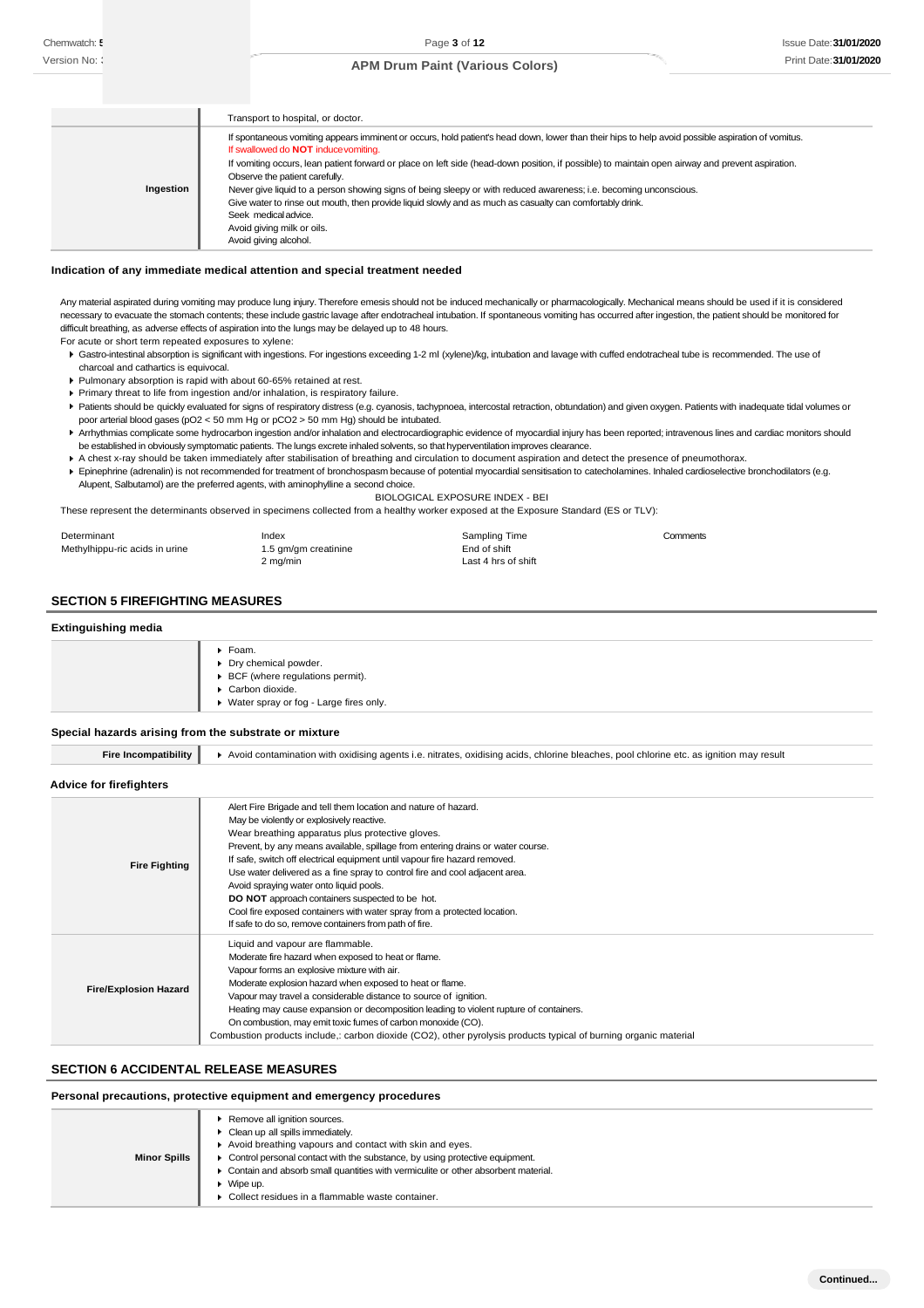Clear area of personnel and move upwind.

|                     | Clear area of personnel and move upwind.                                          |
|---------------------|-----------------------------------------------------------------------------------|
|                     | Alert Fire Brigade and tell them location and nature of hazard.                   |
|                     | • May be violently or explosively reactive.                                       |
|                     | ▶ Wear breathing apparatus plus protective gloves.                                |
|                     | ▶ Prevent, by any means available, spillage from entering drains or water course. |
|                     | • Consider evacuation (or protect in place).                                      |
|                     | ▶ No smoking, naked lights or ignition sources.                                   |
|                     | $\blacktriangleright$ Increase ventilation.                                       |
| <b>Major Spills</b> | Stop leak if safe to do so.                                                       |
|                     | • Water spray or fog may be used to disperse /absorb vapour.                      |
|                     | Contain spill with sand, earth or vermiculite.                                    |
|                     | Use only spark-free shovels and explosion proof equipment.                        |
|                     | • Collect recoverable product into labelled containers for recycling.             |
|                     | Absorb remaining product with sand, earth or vermiculite.                         |
|                     | Collect solid residues and seal in labelled drums for disposal.                   |
|                     | ▶ Wash area and prevent runoff into drains.                                       |
|                     | If contamination of drains or waterways occurs, advise emergency services.        |
|                     |                                                                                   |
|                     | Personal Protective Equipment advice is contained in Section 8 of the SDS.        |
|                     |                                                                                   |

## **SECTION 7 HANDLING AND STORAGE**

 $\overline{\phantom{a}}$ 

#### **Precautions for safe handling Safe handling** Containers, even those that have been emptied, may contain explosive vapours. Do NOT cut, drill, grind, weld or perform similar operations on or near containers. **DO NOT** allow clothing wet with material to stay in contact with skin Avoid all personal contact, including inhalation. Wear protective clothing when risk of overexposure occurs. Use in a well-ventilated area. Prevent concentration in hollows and sumps. **DO NOT** enter confined spaces until atmosphere has been checked. Avoid smoking, naked lights or ignition sources. Avoid generation of static electricity. **DO NOT** use plastic buckets. Earth all lines and equipment. Use spark-free tools when handling. Avoid contact with incompatible materials. When handling, **DO NOT** eat, drink or smoke. Keep containers securely sealed when not in use. Avoid physical damage to containers. Always wash hands with soap and water after handling. Work clothes should be laundered separately. Use good occupational work practice. Observe manufacturer's storage and handling recommendations contained within this SDS. Atmosphere should be regularly checked against established exposure standards to ensure safe working conditions. **Other information** Store in original containers in approved flammable liquid storage area. Store away from incompatible materials in a cool, dry, well-ventilated area. **DO NOT** store in pits, depressions, basements or areas where vapours may be trapped. No smoking, naked lights, heat or ignition sources. Storage areas should be clearly identified, well illuminated, clear of obstruction and accessible only to trained and authorised personnel - adequate security must be provided so that unauthorised personnel do not have access. Store according to applicable regulations for flammable materials for storage tanks, containers, piping, buildings, rooms, cabinets, allowable quantities and minimum storage distances. Use non-sparking ventilation systems, approved explosion proof equipment and intrinsically safe electrical systems. Have appropriate extinguishing capability in storage area (e.g. portable fire extinguishers - dry chemical, foam or carbon dioxide) and flammable gas detectors Keep adsorbents for leaks and spills readily available. Protect containers against physical damage and check regularly for leaks. Observe manufacturer's storage and handling recommendations contained within this SDS. In addition, for tank storages (where appropriate): Store in grounded, properly designed and approved vessels and away from incompatible materials. For bulk storages, consider use of floating roof or nitrogen blanketed vessels; where venting to atmosphere is possible, equip storage tank vents with flame arrestors; inspect tank vents during winter conditions for vapour/ ice build-up. Storage tanks should be above ground and diked to hold entire contents.

#### **Conditions for safe storage, including any incompatibilities**

|                         | Packing as supplied by manufacturer.                                                                                                                         |
|-------------------------|--------------------------------------------------------------------------------------------------------------------------------------------------------------|
|                         | Plastic containers may only be used if approved for flammable liquid.                                                                                        |
|                         | Check that containers are clearly labelled and free from leaks.                                                                                              |
|                         | For low viscosity materials (i): Drums and jerry cans must be of the non-removable head type. (ii): Where a can is to be used as an inner package, the can   |
|                         | must have a screwed enclosure.                                                                                                                               |
|                         | For materials with a viscosity of at least 2680 cSt. (23 deg. C)                                                                                             |
| Suitable container      | For manufactured product having a viscosity of at least 250 cSt. (23 deg. C)                                                                                 |
|                         | Manufactured product that requires stirring before use and having a viscosity of at least 20 cSt (25 deg. C): (i) Removable head packaging; (ii) Cans with   |
|                         | friction closures and (iii) low pressure tubes and cartridges may be used.                                                                                   |
|                         | Where combination packages are used, and the inner packages are of glass, there must be sufficient inert cushioning material in contact with inner and outer |
|                         | packages                                                                                                                                                     |
|                         | In addition, where inner packagings are glass and contain liquids of packing group I there must be sufficient inert absorbent to absorb any spillage, unless |
|                         | the outer packaging is a close fitting moulded plastic box and the substances are not incompatible with the plastic.                                         |
|                         |                                                                                                                                                              |
| Storage incompatibility | Avoid reaction with oxidising agents                                                                                                                         |

# **SECTION 8 EXPOSURE CONTROLS / PERSONAL PROTECTION**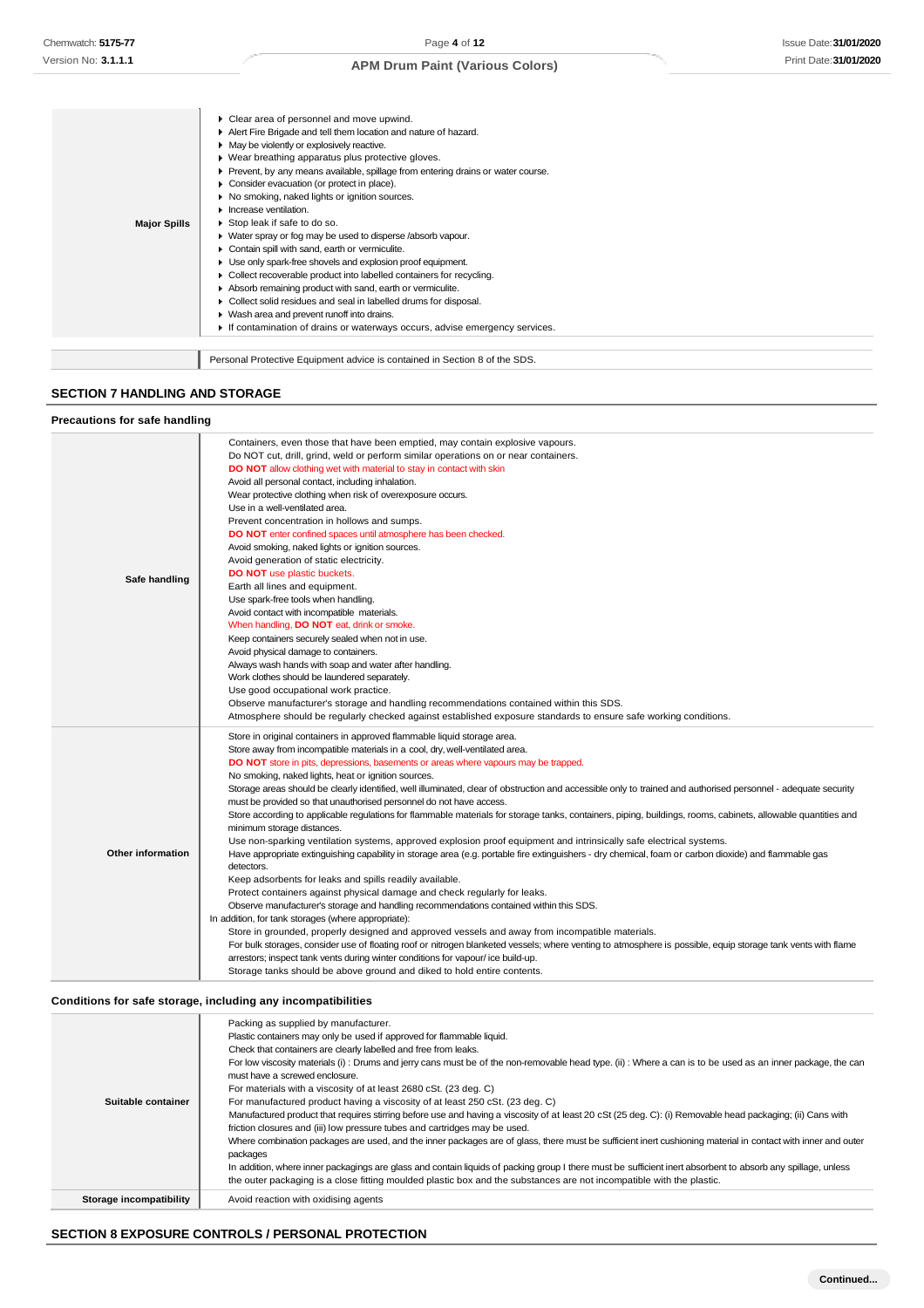# **Control parameters**

# **OCCUPATIONAL EXPOSURE LIMITS (OEL)**

# **INGREDIENT DATA**

| Source                                                                        | Ingredient    | <b>Material name</b> | <b>TWA</b>          | <b>STEL</b>                                   | Peak          | <b>Notes</b>  |
|-------------------------------------------------------------------------------|---------------|----------------------|---------------------|-----------------------------------------------|---------------|---------------|
| Singapore Permissible<br><b>Exposure Limits of Toxic</b><br><b>Substances</b> | xylene        | Xylene               | 434 mg/m3 / 100 ppm | 150 mg/m3 / 651 ppm                           | Not Available | Not Available |
| Singapore Permissible<br><b>Exposure Limits of Toxic</b><br><b>Substances</b> | n-butanol     | n-Butanol            | Not Available       | 50 mg/m3 / 152 ppm                            | Not Available | Not Available |
| Singapore Permissible<br><b>Exposure Limits of Toxic</b><br>Substances        | formaldehyde. | Formaldehyde         | Not Available       | $0.3 \,\mathrm{mq/m}$ $3/0.37 \,\mathrm{ppm}$ | Not Available | Not Available |

# **EMERGENCY LIMITS**

| Ingredient    | TEEL-1<br><b>Material name</b> |               |                     | TEEL-2        | TEEL-3        |
|---------------|--------------------------------|---------------|---------------------|---------------|---------------|
| xylene        | Xylenes                        | Not Available |                     | Not Available | Not Available |
| n-butanol     | Butyl alcohol, n-; (n-Butanol) | 20 ppm        |                     | 50 ppm        | 8000 ppm      |
| formaldehyde. | Formaldehyde                   | Not Available |                     | Not Available | Not Available |
|               |                                |               |                     |               |               |
| Ingredient    | <b>Original IDLH</b>           |               | <b>Revised IDLH</b> |               |               |
| xylene        | 1,000 ppm                      |               | 900 ppm             |               |               |
| n-butanol     | 8,000 ppm                      |               | 1,400 [LEL] ppm     |               |               |
| formaldehyde. | 30 ppm                         |               | 20 ppm              |               |               |

#### **Exposure controls**

J.

|                                     | Engineering controls are used to remove a hazard or place a barrier between the worker and the hazard. Well-designed engineering controls can be highly<br>effective in protecting workers and will typically be independent of worker interactions to provide this high level of protection.<br>The basic types of engineering controls are:<br>Process controls which involve changing the way a job activity or process is done to reduce the risk.<br>Enclosure and/or isolation of emission source which keeps a selected hazard "physically" away from the worker and ventilation that strategically "adds" and<br>"removes" air in the work environment. Ventilation can remove or dilute an air contaminant if designed properly. The design of a ventilation system must match<br>the particular process and chemical or contaminant in use.<br>Employers may need to use multiple types of controls to prevent employee overexposure.<br>For flammable liquids and flammable gases, local exhaust ventilation or a process enclosure ventilation system may be required. Ventilation equipment should<br>be explosion-resistant.<br>Air contaminants generated in the workplace possess varying "escape" velocities which, in turn, determine the "capture velocities" of fresh circulating air<br>required to effectively remove the contaminant. |                                  |                                           |  |
|-------------------------------------|--------------------------------------------------------------------------------------------------------------------------------------------------------------------------------------------------------------------------------------------------------------------------------------------------------------------------------------------------------------------------------------------------------------------------------------------------------------------------------------------------------------------------------------------------------------------------------------------------------------------------------------------------------------------------------------------------------------------------------------------------------------------------------------------------------------------------------------------------------------------------------------------------------------------------------------------------------------------------------------------------------------------------------------------------------------------------------------------------------------------------------------------------------------------------------------------------------------------------------------------------------------------------------------------------------------------------------------------------------------|----------------------------------|-------------------------------------------|--|
|                                     | Type of Contaminant:                                                                                                                                                                                                                                                                                                                                                                                                                                                                                                                                                                                                                                                                                                                                                                                                                                                                                                                                                                                                                                                                                                                                                                                                                                                                                                                                         |                                  | Air Speed:                                |  |
|                                     | solvent, vapours, degreasing etc., evaporating from tank (in still air).                                                                                                                                                                                                                                                                                                                                                                                                                                                                                                                                                                                                                                                                                                                                                                                                                                                                                                                                                                                                                                                                                                                                                                                                                                                                                     |                                  | $0.25 - 0.5$ m/s<br>$(50-100)$<br>f/min.) |  |
| Appropriate engineering<br>controls | aerosols, fumes from pouring operations, intermittent container filling, low speed conveyer transfers, welding, spray drift, plating acid fumes,<br>pickling (released at low velocity into zone of active generation)                                                                                                                                                                                                                                                                                                                                                                                                                                                                                                                                                                                                                                                                                                                                                                                                                                                                                                                                                                                                                                                                                                                                       |                                  |                                           |  |
|                                     | direct spray, spray painting in shallow booths, drum filling, conveyer loading, crusher dusts, gas discharge (active generation into zone of<br>rapid air motion)                                                                                                                                                                                                                                                                                                                                                                                                                                                                                                                                                                                                                                                                                                                                                                                                                                                                                                                                                                                                                                                                                                                                                                                            |                                  |                                           |  |
|                                     | Within each range the appropriate value depends on:                                                                                                                                                                                                                                                                                                                                                                                                                                                                                                                                                                                                                                                                                                                                                                                                                                                                                                                                                                                                                                                                                                                                                                                                                                                                                                          |                                  |                                           |  |
|                                     | Lower end of the range                                                                                                                                                                                                                                                                                                                                                                                                                                                                                                                                                                                                                                                                                                                                                                                                                                                                                                                                                                                                                                                                                                                                                                                                                                                                                                                                       | Upper end of the range           |                                           |  |
|                                     | 1: Room air currents minimal or favourable to capture                                                                                                                                                                                                                                                                                                                                                                                                                                                                                                                                                                                                                                                                                                                                                                                                                                                                                                                                                                                                                                                                                                                                                                                                                                                                                                        | 1: Disturbing room air currents  |                                           |  |
|                                     | 2: Contaminants of low toxicity or of nuisance value only.                                                                                                                                                                                                                                                                                                                                                                                                                                                                                                                                                                                                                                                                                                                                                                                                                                                                                                                                                                                                                                                                                                                                                                                                                                                                                                   | 2: Contaminants of high toxicity |                                           |  |
|                                     | 3: Intermittent, low production.                                                                                                                                                                                                                                                                                                                                                                                                                                                                                                                                                                                                                                                                                                                                                                                                                                                                                                                                                                                                                                                                                                                                                                                                                                                                                                                             | 3: High production, heavy use    |                                           |  |
|                                     | 4: Large hood or large air mass in motion                                                                                                                                                                                                                                                                                                                                                                                                                                                                                                                                                                                                                                                                                                                                                                                                                                                                                                                                                                                                                                                                                                                                                                                                                                                                                                                    | 4: Small hood-local control only |                                           |  |
|                                     | Simple theory shows that air velocity falls rapidly with distance away from the opening of a simple extraction pipe. Velocity generally decreases with the square<br>of distance from the extraction point (in simple cases). Therefore the air speed at the extraction point should be adjusted, accordingly, after reference to<br>distance from the contaminating source. The air velocity at the extraction fan, for example, should be a minimum of 1-2 m/s (200-400 f/min.) for extraction of<br>solvents generated in a tank 2 meters distant from the extraction point. Other mechanical considerations, producing performance deficits within the extraction<br>apparatus, make it essential that theoretical air velocities are multiplied by factors of 10 or more when extraction systems are installed or used.                                                                                                                                                                                                                                                                                                                                                                                                                                                                                                                                 |                                  |                                           |  |
| <b>Personal protection</b>          |                                                                                                                                                                                                                                                                                                                                                                                                                                                                                                                                                                                                                                                                                                                                                                                                                                                                                                                                                                                                                                                                                                                                                                                                                                                                                                                                                              |                                  |                                           |  |
| Eye and face protection             | Safety glasses with side shields.<br>Chemical goggles.<br>► Contact lenses may pose a special hazard; soft contact lenses may absorb and concentrate irritants. A written policy document, describing the wearing of                                                                                                                                                                                                                                                                                                                                                                                                                                                                                                                                                                                                                                                                                                                                                                                                                                                                                                                                                                                                                                                                                                                                         |                                  |                                           |  |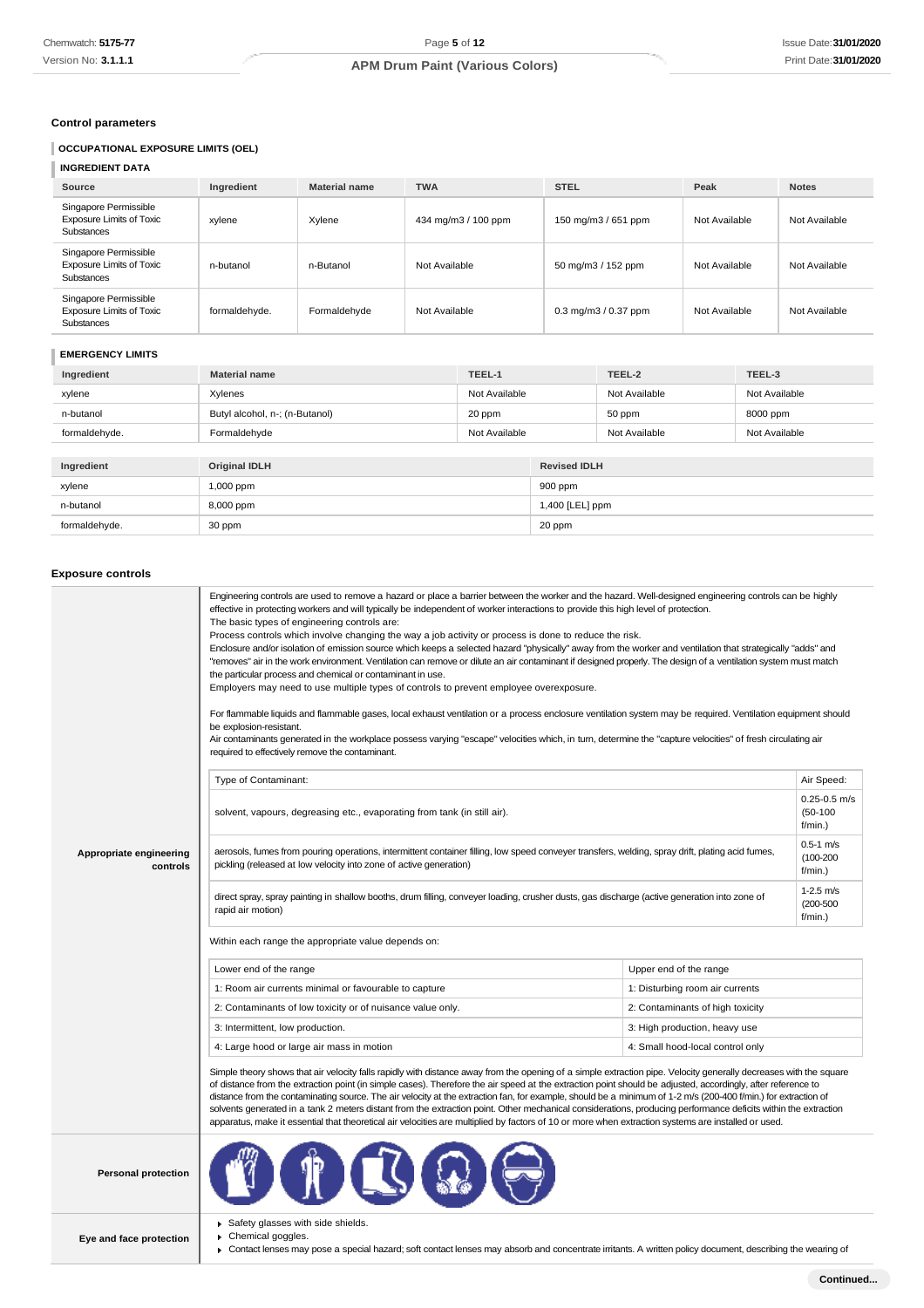|                              | lenses or restrictions on use, should be created for each workplace or task. This should include a review of lens absorption and adsorption for the class of<br>chemicals in use and an account of injury experience. Medical and first-aid personnel should be trained in their removal and suitable equipment should be<br>readily available. In the event of chemical exposure, begin eye irrigation immediately and remove contact lens as soon as practicable. Lens should be removed<br>at the first signs of eye redness or irritation - lens should be removed in a clean environment only after workers have washed hands thoroughly. [CDC NIOSH<br>Current Intelligence Bulletin 59], [AS/NZS 1336 ornational equivalent]                                                                                                                                                                                                                                                                                                                                                                                                                                                                                                                                                                                                                                                                                                                                                                                                                                                                                                                                                                                                                                                                                                                                                                                                                                                                                                                                                                                                                |
|------------------------------|----------------------------------------------------------------------------------------------------------------------------------------------------------------------------------------------------------------------------------------------------------------------------------------------------------------------------------------------------------------------------------------------------------------------------------------------------------------------------------------------------------------------------------------------------------------------------------------------------------------------------------------------------------------------------------------------------------------------------------------------------------------------------------------------------------------------------------------------------------------------------------------------------------------------------------------------------------------------------------------------------------------------------------------------------------------------------------------------------------------------------------------------------------------------------------------------------------------------------------------------------------------------------------------------------------------------------------------------------------------------------------------------------------------------------------------------------------------------------------------------------------------------------------------------------------------------------------------------------------------------------------------------------------------------------------------------------------------------------------------------------------------------------------------------------------------------------------------------------------------------------------------------------------------------------------------------------------------------------------------------------------------------------------------------------------------------------------------------------------------------------------------------------|
| <b>Skin protection</b>       | See Hand protection below                                                                                                                                                                                                                                                                                                                                                                                                                                                                                                                                                                                                                                                                                                                                                                                                                                                                                                                                                                                                                                                                                                                                                                                                                                                                                                                                                                                                                                                                                                                                                                                                                                                                                                                                                                                                                                                                                                                                                                                                                                                                                                                          |
| <b>Hands/feet protection</b> | Wear chemical protective gloves, e.g. PVC.<br>Wear safety footwear or safety gumboots, e.g. Rubber<br><b>NOTE:</b><br>The material may produce skin sensitisation in predisposed individuals. Care must be taken, when removing gloves and other protective equipment, to avoid<br>all possible skin contact.<br>Contaminated leather items, such as shoes, belts and watch-bands should be removed and destroyed.<br>The selection of suitable gloves does not only depend on the material, but also on further marks of quality which vary from manufacturer to manufacturer. Where<br>the chemical is a preparation of several substances, the resistance of the glove material can not be calculated in advance and has therefore to be checked prior<br>to the application.<br>The exact break through time for substances has to be obtained from the manufacturer of the protective gloves and has to be observed when making a final<br>choice.<br>Suitability and durability of glove type is dependent on usage. Important factors in the selection of gloves include:<br>frequency and duration of contact,<br>chemical resistance of glove material,<br>glove thickness and<br>dexterity<br>Select gloves tested to a relevant standard (e.g. Europe EN 374, US F739, AS/NZS 2161.1 or national equivalent).<br>When prolonged or frequently repeated contact may occur, a glove with a protection class of 5 or higher (breakthrough time greater than 240 minutes<br>according to EN 374, AS/NZS 2161.10.1 or national equivalent) is recommended.<br>When only brief contact is expected, a glove with a protection class of 3 or higher (breakthrough time greater than 60 minutes according to EN 374, AS/NZS<br>2161.10.1 or national equivalent) is recommended.<br>Some glove polymer types are less affected by movement and this should be taken into account when considering gloves for long-term use.<br>Contaminated gloves should be replaced.<br>Gloves must only be wom on clean hands. After using gloves, hands should be washed and dried thoroughly. Application of a non-perfumed moisturiser is<br>recommended. |
| <b>Body protection</b>       | See Other protection below                                                                                                                                                                                                                                                                                                                                                                                                                                                                                                                                                                                                                                                                                                                                                                                                                                                                                                                                                                                                                                                                                                                                                                                                                                                                                                                                                                                                                                                                                                                                                                                                                                                                                                                                                                                                                                                                                                                                                                                                                                                                                                                         |
| Other protectio <sub>n</sub> | Overalls.<br>PVC Apron.<br>PVC protective suit may be required if exposure severe.<br>Eyewash unit.<br>Ensure there is ready access to a safety shower.<br>Some plastic personal protective equipment (PPE) (e.g. gloves, aprons, overshoes) are not recommended as they may produce static electricity.<br>For large scale or continuous use wear tight-weave non-static clothing (no metallic fasteners, cuffs or pockets).<br>Non sparking safety or conductive footwear should be considered. Conductive footwear describes a boot or shoe with a sole made from a conductive compound<br>chemically bound to the bottom components, for permanent control to electrically ground the foot an shall dissipate static electricity from the body to reduce the<br>possibility of ignition of volatile compounds. Electrical resistance must range between 0 to 500,000 ohms. Conductive shoes should be stored in lockers close<br>to the room in which they are worn. Personnel who have been issued conductive footwear should not wear them from their place of work to their homes and<br>return.                                                                                                                                                                                                                                                                                                                                                                                                                                                                                                                                                                                                                                                                                                                                                                                                                                                                                                                                                                                                                                            |
| <b>Thermal hazards</b>       | Not Available                                                                                                                                                                                                                                                                                                                                                                                                                                                                                                                                                                                                                                                                                                                                                                                                                                                                                                                                                                                                                                                                                                                                                                                                                                                                                                                                                                                                                                                                                                                                                                                                                                                                                                                                                                                                                                                                                                                                                                                                                                                                                                                                      |

# **Recommended material(s)**

# **GLOVE SELECTION INDEX**

Glove selection is based on a modified presentation of the:

*"***Forsberg Clothing Performance Index".** The effect(s) of the following substance(s) are taken into account in the *computergenerated* selection:

APM Drum Paint (Various Colors)

| <b>Material</b>       | CPI |
|-----------------------|-----|
| PE/EVAL/PE            | A   |
| <b>TEFLON</b>         | A   |
| <b>BUTYL</b>          | C   |
| <b>BUTYL/NEOPRENE</b> | C   |
| <b>HYPALON</b>        | C   |
| NAT+NEOPR+NITRILE     | C   |
| <b>NATURAL RUBBER</b> | C   |
| NATURAL+NEOPRENE      | C   |
| <b>NEOPRENE</b>       | C   |
| NEOPRENE/NATURAL      | C   |
| <b>NITRILE</b>        | C   |
| NITRILE+PVC           | C   |
| PE                    | C   |
| <b>PVA</b>            | C   |
| <b>PVC</b>            | C   |
| PVDC/PE/PVDC          | C   |
| <b>VITON</b>          | C   |

**Respiratory protection**

Type BAX Filter of sufficient capacity. (AS/NZS 1716 & 1715, EN 143:2000 & 149:2001, ANSI Z88 or national equivalent)

Where the concentration of gas/particulates in the breathing zone, approaches or exceeds the "Exposure Standard" (or ES), respiratory protection is required.

Degree of protection varies with both face-piece and Class of filter; the nature of protection varies with Type of filter.

| <b>Required Minimum</b><br><b>Protection Factor</b> | Half-Face<br>Respirator | <b>Full-Face</b><br>Respirator | <b>Powered Air</b><br>Respirator |
|-----------------------------------------------------|-------------------------|--------------------------------|----------------------------------|
| up to $5 \times ES$                                 | BAX-AUS /<br>Class 1    |                                | BAX-PAPR-AUS /<br>Class 1        |
| up to $25 \times ES$                                | Air-line*               | BAX-2                          | BAX-PAPR-2                       |
| up to $50 \times ES$                                | ۰                       | BAX-3                          |                                  |
| $50+ x ES$                                          | ۰                       | Air-line**                     | -                                |

\* - Continuous-flow; \*\* - Continuous-flow or positive pressure demand

^ - Full-face

A(All classes) = Organic vapours, B AUS or B1 = Acid gasses, B2 = Acid gas or hydrogen cyanide(HCN), B3 = Acid gas or hydrogen cyanide(HCN), E = Sulfur dioxide(SO2), G = Agricultural chemicals,  $K =$  Ammonia(NH3), Hg = Mercury, NO = Oxides of nitrogen, MB = Methyl bromide,  $AX = Low$  boiling point organic compounds(below 65 degC)

\* CPI - Chemwatch Performance Index

A: Best Selection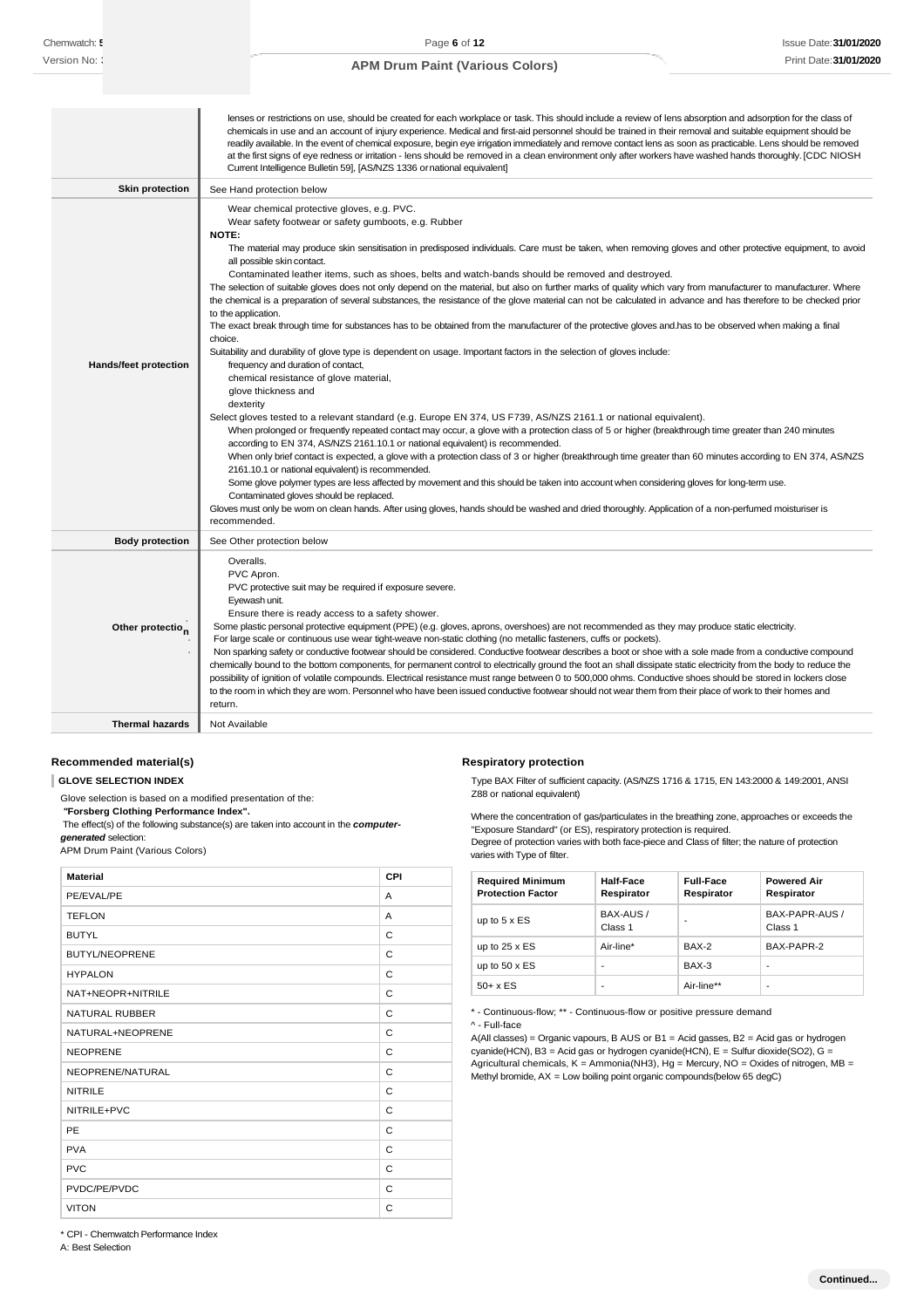B: Satisfactory; may degrade after 4 hours continuous immersion

C: Poor to Dangerous Choice for other than short term immersion **NOTE**: As a series of factors will influence the actual performance of the glove, a final

selection must be based on detailed observation. -

\* Where the glove is to be used on a short term, casual or infrequent basis, factors such as

"feel" or convenience (e.g. disposability), may dictate a choice of gloves which might otherwise

be unsuitable following long-term or frequent use. A qualified practitioner should be consulted.

# **SECTION 9 PHYSICAL AND CHEMICAL PROPERTIES**

#### **Information on basic physical and chemical properties**

| Appearance                                      | Coloured flammable liquid with a characteristic odour; does not mix with water. |                                                   |                |
|-------------------------------------------------|---------------------------------------------------------------------------------|---------------------------------------------------|----------------|
|                                                 |                                                                                 |                                                   |                |
| <b>Physical state</b>                           | Liquid                                                                          | Relative density (Water = 1)                      | $1.0 - 1.3$    |
| Odour                                           | Not Available                                                                   | <b>Partition coefficient</b><br>n-octanol / water | Not Available  |
| <b>Odour threshold</b>                          | Not Available                                                                   | Auto-ignition temperature<br>$(^{\circ}C)$        | Not Available  |
| pH (as supplied)                                | Not Applicable                                                                  | Decomposition<br>temperature                      | Not Available  |
| Melting point / freezing<br>point (°C)          | Not Available                                                                   | Viscosity (cSt)                                   | $-75$ Cup #4   |
| Initial boiling point and<br>boiling range (°C) | Not Available                                                                   | Molecular weight (g/mol)                          | Not Applicable |
| Flash point (°C)                                | 24                                                                              | <b>Taste</b>                                      | Not Available  |
| <b>Evaporation rate</b>                         | Not Available                                                                   | <b>Explosive properties</b>                       | Not Available  |
| Flammability                                    | Flammable.                                                                      | <b>Oxidising properties</b>                       | Not Available  |
| Upper Explosive Limit (%)                       | Not Available                                                                   | Surface Tension (dyn/cm or<br>$mN/m$ )            | Not Available  |
| Lower Explosive Limit (%)                       | Not Available                                                                   | <b>Volatile Component (%vol)</b>                  | 45-55          |
| Vapour pressure (kPa)                           | Not Available                                                                   | Gas group                                         | Not Available  |
| Solubility in water (g/L)                       | Immiscible                                                                      | pH as a solution (1%)                             | Not Applicable |
| Vapour density $(Air = 1)$                      | Not Available                                                                   | VOC g/L                                           | Not Available  |

# **SECTION 10 STABILITY AND REACTIVITY**

| Reactivity                                 | See section 7                                                                                                                    |
|--------------------------------------------|----------------------------------------------------------------------------------------------------------------------------------|
| <b>Chemical stability</b>                  | Unstable in the presence of incompatible materials.<br>Product is considered stable.<br>Hazardous polymerisation will not occur. |
| Possibility of hazardous<br>reactions      | See section 7                                                                                                                    |
| <b>Conditions to avoid</b>                 | See section 7                                                                                                                    |
| Incompatible materials                     | See section 7                                                                                                                    |
| <b>Hazardous decomposition</b><br>products | See section 5                                                                                                                    |

# **SECTION 11 TOXICOLOGICAL INFORMATION**

#### **Information on toxicological effects**

| Inhaled             | Inhalation of vapours or aerosols (mists, fumes), generated by the material during the course of normal handling, may be harmful.<br>Acute effects from inhalation of high vapour concentrations may be chest and nasal irritation with coughing, sneezing, headache and even nausea.                                                                                                                                                                                                                                                                                                                                                                                                                                                                                                                                                                                                                                                                                                                                                                                                                                                                                    |
|---------------------|--------------------------------------------------------------------------------------------------------------------------------------------------------------------------------------------------------------------------------------------------------------------------------------------------------------------------------------------------------------------------------------------------------------------------------------------------------------------------------------------------------------------------------------------------------------------------------------------------------------------------------------------------------------------------------------------------------------------------------------------------------------------------------------------------------------------------------------------------------------------------------------------------------------------------------------------------------------------------------------------------------------------------------------------------------------------------------------------------------------------------------------------------------------------------|
| Ingestion           | Swallowing of the liquid may cause aspiration into the lungs with the risk of chemical pneumonitis; serious consequences may result. (ICSC13733)<br>The material is not thought to produce adverse health effects following ingestion (as classified by EC Directives using animal models). Nevertheless, adverse<br>systemic effects have been produced following exposure of animals by at least one other route and good hygiene practice requires that exposure be kept to a<br>minimum.                                                                                                                                                                                                                                                                                                                                                                                                                                                                                                                                                                                                                                                                             |
| <b>Skin Contact</b> | The liquid may be miscible with fats or oils and may degrease the skin, producing a skin reaction described as non-allergic contact dermatitis. The material is<br>unlikely to produce an irritant dermatitis as described in EC Directives.<br>Open cuts, abraded or irritated skin should not be exposed to this material<br>Entry into the blood-stream, through, for example, cuts, abrasions or lesions, may produce systemic injury with harmful effects. Examine the skin prior to the use<br>of the material and ensure that any external damage is suitably protected.                                                                                                                                                                                                                                                                                                                                                                                                                                                                                                                                                                                          |
| Eye                 | This material can cause eye irritation and damage in some persons.                                                                                                                                                                                                                                                                                                                                                                                                                                                                                                                                                                                                                                                                                                                                                                                                                                                                                                                                                                                                                                                                                                       |
| <b>Chronic</b>      | Studies show that inhaling this substance for over a long period (e.g. in an occupational setting) may increase the risk of cancer.<br>Skin contact with the material is more likely to cause a sensitisation reaction in some persons compared to the general population.<br>Substance accumulation, in the human body, may occur and may cause some concern following repeated or long-term occupational exposure.<br>There is some evidence from animal testing that exposure to this material may result in toxic effects to the unbom baby.<br>There has been some concern that this material can cause cancer or mutations but there is not enough data to make an assessment.<br>When administered by inhalation, formaldehyde induced squamous cell carcinomas of the nasal cavity in rats of both sexes. Although excess occurrence of a<br>number of cancers has been reported in humans, the evidence for a possible involvement of formaldehyde is strongest for nasal and nasopharangeal cancer.<br>The occurrence of these cancers showed an exposure-response gradient in more than one study, but the numbers of exposed cases were often small and some |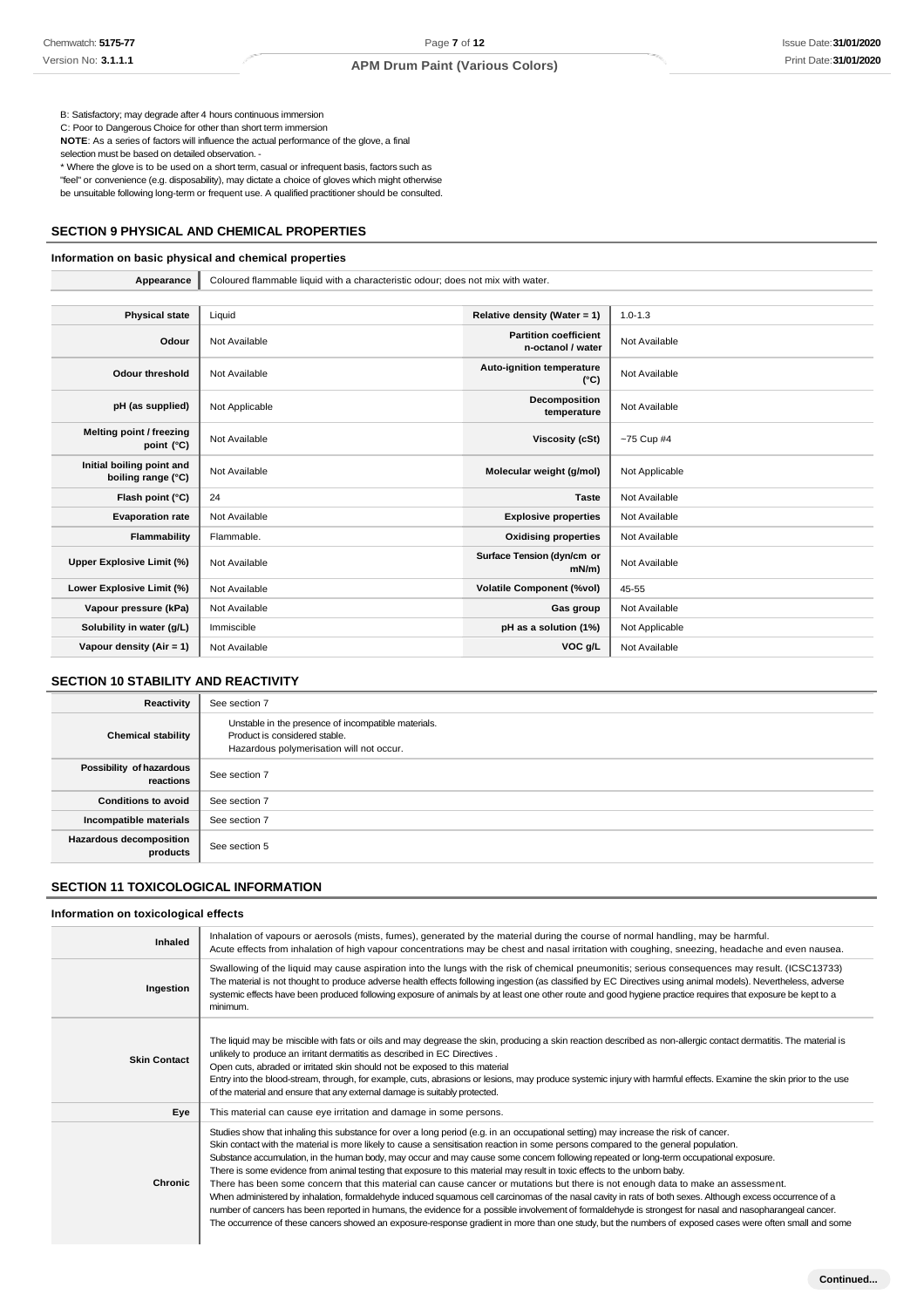passages.

# **APM Drum Paint (Various Colors)**

studies did not show excesses In humans. Formaldehyde exposure has been associated with cancers of the lung, nasopharynx and oropharynx and nasal

|                                           | unknown.<br>reproductive tract, sterility, anaemia, and low birth weights amongst off-spring.<br>Exposure to the material for prolonged periods may cause physical defects in the developing embryo (teratogenesis).                                                               | Several investigations have concluded that specific respiratory sensitisation occurs based on positive bronchial provocation tests amongst formaldehyde-<br>exposed workers. These studies have been criticised for methodological reasons. One large study however revealed that 5% of persons exposed to<br>formaldehyde and had asthma-like symptoms met the study criteria for formaldehyde-induced asthma; this included a positive response on a bronchial<br>provocation test with 2.5 mg/m3 formaldehyde. Although differential individual sensitivity has been established, the mechanism for this increased sensitivity is<br>There is limited evidence that formaldehyde has any adverse effect on reproduction or development in humans. An investigation of reproductive function in<br>female workers exposed to formaldehyde in the garment industry, revealed an increased incidence of menstrual disorders, inflammatory disease of the                                                                                                                                                                                                                                                                                                                                                                                                                                                                                                                                                                                                                                                                                                                                                                                                                                                                                                                                                                                                                                                                                                                                                                                                                                                                                                                                                                                                                                                                                                                                                                                                                                                                                                                                                                                                          |
|-------------------------------------------|------------------------------------------------------------------------------------------------------------------------------------------------------------------------------------------------------------------------------------------------------------------------------------|-------------------------------------------------------------------------------------------------------------------------------------------------------------------------------------------------------------------------------------------------------------------------------------------------------------------------------------------------------------------------------------------------------------------------------------------------------------------------------------------------------------------------------------------------------------------------------------------------------------------------------------------------------------------------------------------------------------------------------------------------------------------------------------------------------------------------------------------------------------------------------------------------------------------------------------------------------------------------------------------------------------------------------------------------------------------------------------------------------------------------------------------------------------------------------------------------------------------------------------------------------------------------------------------------------------------------------------------------------------------------------------------------------------------------------------------------------------------------------------------------------------------------------------------------------------------------------------------------------------------------------------------------------------------------------------------------------------------------------------------------------------------------------------------------------------------------------------------------------------------------------------------------------------------------------------------------------------------------------------------------------------------------------------------------------------------------------------------------------------------------------------------------------------------------------------------------------------------------------------------------------------------------------------------------------------------------------------------------------------------------------------------------------------------------------------------------------------------------------------------------------------------------------------------------------------------------------------------------------------------------------------------------------------------------------------------------------------------------------------------------------------------|
|                                           | <b>TOXICITY</b>                                                                                                                                                                                                                                                                    | <b>IRRITATION</b>                                                                                                                                                                                                                                                                                                                                                                                                                                                                                                                                                                                                                                                                                                                                                                                                                                                                                                                                                                                                                                                                                                                                                                                                                                                                                                                                                                                                                                                                                                                                                                                                                                                                                                                                                                                                                                                                                                                                                                                                                                                                                                                                                                                                                                                                                                                                                                                                                                                                                                                                                                                                                                                                                                                                                 |
| <b>APM Drum Paint (Various</b><br>Colors) | Not Available                                                                                                                                                                                                                                                                      | Not Available                                                                                                                                                                                                                                                                                                                                                                                                                                                                                                                                                                                                                                                                                                                                                                                                                                                                                                                                                                                                                                                                                                                                                                                                                                                                                                                                                                                                                                                                                                                                                                                                                                                                                                                                                                                                                                                                                                                                                                                                                                                                                                                                                                                                                                                                                                                                                                                                                                                                                                                                                                                                                                                                                                                                                     |
|                                           |                                                                                                                                                                                                                                                                                    |                                                                                                                                                                                                                                                                                                                                                                                                                                                                                                                                                                                                                                                                                                                                                                                                                                                                                                                                                                                                                                                                                                                                                                                                                                                                                                                                                                                                                                                                                                                                                                                                                                                                                                                                                                                                                                                                                                                                                                                                                                                                                                                                                                                                                                                                                                                                                                                                                                                                                                                                                                                                                                                                                                                                                                   |
|                                           | <b>TOXICITY</b><br>Dermal (rabbit) LD50: >1700 mg/kg <sup>[2]</sup>                                                                                                                                                                                                                | <b>IRRITATION</b><br>Eye (human): 200 ppm irritant                                                                                                                                                                                                                                                                                                                                                                                                                                                                                                                                                                                                                                                                                                                                                                                                                                                                                                                                                                                                                                                                                                                                                                                                                                                                                                                                                                                                                                                                                                                                                                                                                                                                                                                                                                                                                                                                                                                                                                                                                                                                                                                                                                                                                                                                                                                                                                                                                                                                                                                                                                                                                                                                                                                |
|                                           | Inhalation (rat) LC50: 5000 ppm/4h <sup>[2]</sup>                                                                                                                                                                                                                                  | Eye (rabbit): 5 mg/24h SEVERE                                                                                                                                                                                                                                                                                                                                                                                                                                                                                                                                                                                                                                                                                                                                                                                                                                                                                                                                                                                                                                                                                                                                                                                                                                                                                                                                                                                                                                                                                                                                                                                                                                                                                                                                                                                                                                                                                                                                                                                                                                                                                                                                                                                                                                                                                                                                                                                                                                                                                                                                                                                                                                                                                                                                     |
| xylene                                    | Oral (rat) LD50: 4300 mg/kgt <sup>[2]</sup>                                                                                                                                                                                                                                        | Eye (rabbit): 87 mg mild                                                                                                                                                                                                                                                                                                                                                                                                                                                                                                                                                                                                                                                                                                                                                                                                                                                                                                                                                                                                                                                                                                                                                                                                                                                                                                                                                                                                                                                                                                                                                                                                                                                                                                                                                                                                                                                                                                                                                                                                                                                                                                                                                                                                                                                                                                                                                                                                                                                                                                                                                                                                                                                                                                                                          |
|                                           |                                                                                                                                                                                                                                                                                    | Skin (rabbit):500 mg/24h moderate                                                                                                                                                                                                                                                                                                                                                                                                                                                                                                                                                                                                                                                                                                                                                                                                                                                                                                                                                                                                                                                                                                                                                                                                                                                                                                                                                                                                                                                                                                                                                                                                                                                                                                                                                                                                                                                                                                                                                                                                                                                                                                                                                                                                                                                                                                                                                                                                                                                                                                                                                                                                                                                                                                                                 |
|                                           |                                                                                                                                                                                                                                                                                    |                                                                                                                                                                                                                                                                                                                                                                                                                                                                                                                                                                                                                                                                                                                                                                                                                                                                                                                                                                                                                                                                                                                                                                                                                                                                                                                                                                                                                                                                                                                                                                                                                                                                                                                                                                                                                                                                                                                                                                                                                                                                                                                                                                                                                                                                                                                                                                                                                                                                                                                                                                                                                                                                                                                                                                   |
|                                           | <b>TOXICITY</b>                                                                                                                                                                                                                                                                    | <b>IRRITATION</b>                                                                                                                                                                                                                                                                                                                                                                                                                                                                                                                                                                                                                                                                                                                                                                                                                                                                                                                                                                                                                                                                                                                                                                                                                                                                                                                                                                                                                                                                                                                                                                                                                                                                                                                                                                                                                                                                                                                                                                                                                                                                                                                                                                                                                                                                                                                                                                                                                                                                                                                                                                                                                                                                                                                                                 |
|                                           | Dermal (rabbit) LD50: 3434.4 mg/kg <sup>[1]</sup>                                                                                                                                                                                                                                  | Eye (human): 50 ppm - irritant                                                                                                                                                                                                                                                                                                                                                                                                                                                                                                                                                                                                                                                                                                                                                                                                                                                                                                                                                                                                                                                                                                                                                                                                                                                                                                                                                                                                                                                                                                                                                                                                                                                                                                                                                                                                                                                                                                                                                                                                                                                                                                                                                                                                                                                                                                                                                                                                                                                                                                                                                                                                                                                                                                                                    |
| n-butanol                                 | Inhalation (rat) LC50: 24 mg/L/4H <sup>[2]</sup>                                                                                                                                                                                                                                   | Eye (rabbit): 1.6 mg-SEVERE                                                                                                                                                                                                                                                                                                                                                                                                                                                                                                                                                                                                                                                                                                                                                                                                                                                                                                                                                                                                                                                                                                                                                                                                                                                                                                                                                                                                                                                                                                                                                                                                                                                                                                                                                                                                                                                                                                                                                                                                                                                                                                                                                                                                                                                                                                                                                                                                                                                                                                                                                                                                                                                                                                                                       |
|                                           | Inhalation (rat) LC50: 8000 ppm/4hE[2]                                                                                                                                                                                                                                             | Eye (rabbit): 24 mg/24h-SEVERE                                                                                                                                                                                                                                                                                                                                                                                                                                                                                                                                                                                                                                                                                                                                                                                                                                                                                                                                                                                                                                                                                                                                                                                                                                                                                                                                                                                                                                                                                                                                                                                                                                                                                                                                                                                                                                                                                                                                                                                                                                                                                                                                                                                                                                                                                                                                                                                                                                                                                                                                                                                                                                                                                                                                    |
|                                           | Oral (rat) LD50: 2292.3 mg/kg <sup>[1]</sup>                                                                                                                                                                                                                                       | Skin (rabbit): 405 mg/24h-moderate                                                                                                                                                                                                                                                                                                                                                                                                                                                                                                                                                                                                                                                                                                                                                                                                                                                                                                                                                                                                                                                                                                                                                                                                                                                                                                                                                                                                                                                                                                                                                                                                                                                                                                                                                                                                                                                                                                                                                                                                                                                                                                                                                                                                                                                                                                                                                                                                                                                                                                                                                                                                                                                                                                                                |
|                                           | <b>TOXICITY</b>                                                                                                                                                                                                                                                                    | <b>IRRITATION</b>                                                                                                                                                                                                                                                                                                                                                                                                                                                                                                                                                                                                                                                                                                                                                                                                                                                                                                                                                                                                                                                                                                                                                                                                                                                                                                                                                                                                                                                                                                                                                                                                                                                                                                                                                                                                                                                                                                                                                                                                                                                                                                                                                                                                                                                                                                                                                                                                                                                                                                                                                                                                                                                                                                                                                 |
|                                           | Dermal (rabbit) LD50: 270 mg/kg <sup>[2]</sup>                                                                                                                                                                                                                                     | Eye (human): 4 ppm/5m                                                                                                                                                                                                                                                                                                                                                                                                                                                                                                                                                                                                                                                                                                                                                                                                                                                                                                                                                                                                                                                                                                                                                                                                                                                                                                                                                                                                                                                                                                                                                                                                                                                                                                                                                                                                                                                                                                                                                                                                                                                                                                                                                                                                                                                                                                                                                                                                                                                                                                                                                                                                                                                                                                                                             |
|                                           | Inhalation (rat) LC50: 250 ppm/4H <sup>[2]</sup>                                                                                                                                                                                                                                   | Eye (rabbit): 0.75 mg/24H SEVERE                                                                                                                                                                                                                                                                                                                                                                                                                                                                                                                                                                                                                                                                                                                                                                                                                                                                                                                                                                                                                                                                                                                                                                                                                                                                                                                                                                                                                                                                                                                                                                                                                                                                                                                                                                                                                                                                                                                                                                                                                                                                                                                                                                                                                                                                                                                                                                                                                                                                                                                                                                                                                                                                                                                                  |
| formaldehyde.                             |                                                                                                                                                                                                                                                                                    |                                                                                                                                                                                                                                                                                                                                                                                                                                                                                                                                                                                                                                                                                                                                                                                                                                                                                                                                                                                                                                                                                                                                                                                                                                                                                                                                                                                                                                                                                                                                                                                                                                                                                                                                                                                                                                                                                                                                                                                                                                                                                                                                                                                                                                                                                                                                                                                                                                                                                                                                                                                                                                                                                                                                                                   |
|                                           | Oral (rat) LD50: 100 mg/kgm <sup>[2]</sup>                                                                                                                                                                                                                                         | Skin (human): 0.15 mg/3d-I mild<br>Skin (rabbit): 2 mg/24H SEVERE                                                                                                                                                                                                                                                                                                                                                                                                                                                                                                                                                                                                                                                                                                                                                                                                                                                                                                                                                                                                                                                                                                                                                                                                                                                                                                                                                                                                                                                                                                                                                                                                                                                                                                                                                                                                                                                                                                                                                                                                                                                                                                                                                                                                                                                                                                                                                                                                                                                                                                                                                                                                                                                                                                 |
|                                           |                                                                                                                                                                                                                                                                                    |                                                                                                                                                                                                                                                                                                                                                                                                                                                                                                                                                                                                                                                                                                                                                                                                                                                                                                                                                                                                                                                                                                                                                                                                                                                                                                                                                                                                                                                                                                                                                                                                                                                                                                                                                                                                                                                                                                                                                                                                                                                                                                                                                                                                                                                                                                                                                                                                                                                                                                                                                                                                                                                                                                                                                                   |
| Legend:                                   | extracted from RTECS - Register of Toxic Effect of chemical Substances                                                                                                                                                                                                             | 1. Value obtained from Europe ECHA Registered Substances - Acute toxicity 2.* Value obtained from manufacturer's SDS. Unless otherwise specified data                                                                                                                                                                                                                                                                                                                                                                                                                                                                                                                                                                                                                                                                                                                                                                                                                                                                                                                                                                                                                                                                                                                                                                                                                                                                                                                                                                                                                                                                                                                                                                                                                                                                                                                                                                                                                                                                                                                                                                                                                                                                                                                                                                                                                                                                                                                                                                                                                                                                                                                                                                                                             |
| <b>XYLENE</b>                             | conjunctivitis.<br>scaling and thickening of the skin.<br>The substance is classified by IARC as Group 3:<br>NOT classifiable as to its carcinogenicity to humans.<br>Evidence of carcinogenicity may be inadequate or limited in animal testing.<br>Reproductive effector in rats | The material may produce severe irritation to the eye causing pronounced inflammation. Repeated or prolonged exposure to irritants may produce<br>The material may cause skin irritation after prolonged or repeated exposure and may produce on contact skin redness, swelling, the production of vesicles,                                                                                                                                                                                                                                                                                                                                                                                                                                                                                                                                                                                                                                                                                                                                                                                                                                                                                                                                                                                                                                                                                                                                                                                                                                                                                                                                                                                                                                                                                                                                                                                                                                                                                                                                                                                                                                                                                                                                                                                                                                                                                                                                                                                                                                                                                                                                                                                                                                                      |
|                                           |                                                                                                                                                                                                                                                                                    |                                                                                                                                                                                                                                                                                                                                                                                                                                                                                                                                                                                                                                                                                                                                                                                                                                                                                                                                                                                                                                                                                                                                                                                                                                                                                                                                                                                                                                                                                                                                                                                                                                                                                                                                                                                                                                                                                                                                                                                                                                                                                                                                                                                                                                                                                                                                                                                                                                                                                                                                                                                                                                                                                                                                                                   |
| <b>N-BUTANOL</b>                          | dyspnea, cough and mucus production.<br>conjunctivitis.<br>scaling and thickening of the skin.<br>for n-butanol<br>not likely to be a skin sensitiser.                                                                                                                             | Asthma-like symptoms may continue for months or even years after exposure to the material ceases. This may be due to a non-allergenic condition known<br>as reactive airways dysfunction syndrome (RADS) which can occur following exposure to high levels of highly irritating compound. Key criteria for the<br>diagnosis of RADS include the absence of preceding respiratory disease, in a non-atopic individual, with abrupt onset of persistent asthma-like symptoms<br>within minutes to hours of a documented exposure to the irritant. A reversible airflow pattern, on spirometry, with the presence of moderate to severe<br>bronchial hyperreactivity on methacholine challenge testing and the lack of minimal lymphocytic inflammation, without eosinophilia, have also been included<br>in the criteria for diagnosis of RADS. RADS (or asthma) following an irritating inhalation is an infrequent disorder with rates related to the concentration<br>of and duration of exposure to the irritating substance. Industrial bronchitis, on the other hand, is a disorder that occurs as result of exposure due to high<br>concentrations of irritating substance (often particulate in nature) and is completely reversible after exposure ceases. The disorder is characterised by<br>The material may produce severe irritation to the eye causing pronounced inflammation. Repeated or prolonged exposure to irritants may produce<br>The material may cause skin irritation after prolonged or repeated exposure and may produce on contact skin redness, swelling, the production of vesicles,<br>Acute toxicity: n-Butanol (BA) was only slightly toxic to experimental animals following acute oral, dermal, or inhalation exposure. The acute oral LD50<br>values for female rats ranged from 790 to 4360 mg/kg. Different strains of rat were used in each of four studies, which may account for the variability. Oral<br>LD50 values for mice, rabbits, hamsters, dogs, and male rats all fell within the same range. The rat inhalation LC0 of 8000 ppm (24000 mg/m3) indicates<br>very low inhalation toxicity (no lethality at 8000 ppm). The rabbit dermal LD50 was 3402 mg/kg, indicating that BA can penetrate the skin, but not very readily.<br>Animal experiments and human experience indicate that BA is, at most, moderately irritating to the skin, but it is a severe eye irritant. These effects are<br>most likely due to BA's localised defatting and drying characteristics. Although no animal data are available, human studies and experience show that BA is<br>The median odor threshold for BA (0.17 ppm) is well below the lowest nasal irritation threshold in humans (289 ppm), allowing warning of possible |
|                                           | well below the levels at which irritation is observed.<br>was estimated to be 99 percent complete within                                                                                                                                                                           | chemical exposure prior to nasal irritation occurring. Human studies are complicated by the odor characteristics of the material, as the odor threshold is<br>Repeat dose toxicity: An in vivo toxicokinetics study confirmed the rapid metabolism of n-butyl acetate (BAc) to BA. Hydrolysis of BAc in blood and brain<br>2.7 minutes (elimination t1/2 = 0.41 minute). Thus, organisms exposed to BAc can experience appreciable tissue concentrations of BA. In this way, the                                                                                                                                                                                                                                                                                                                                                                                                                                                                                                                                                                                                                                                                                                                                                                                                                                                                                                                                                                                                                                                                                                                                                                                                                                                                                                                                                                                                                                                                                                                                                                                                                                                                                                                                                                                                                                                                                                                                                                                                                                                                                                                                                                                                                                                                                  |

results of toxicity studies with BAc can be used as supplemental, surrogate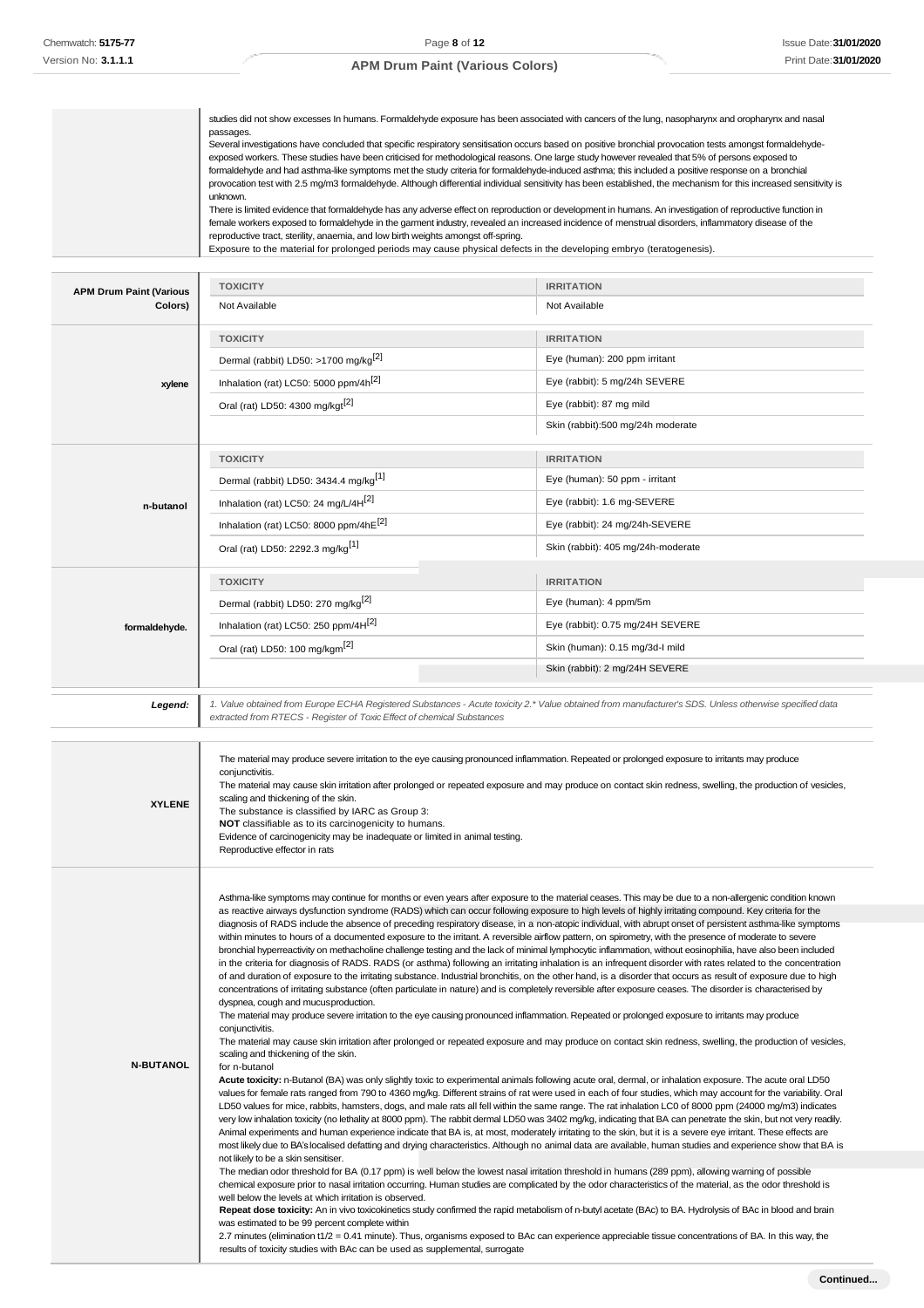|                                             | data to provide information on the toxicity of BA.<br>A thirteen-week, subchronic exposure to BAc, the metabolic precursor of BA, produced transient hypoactivity (during exposure only) at 1500 and 3000 ppm<br>(7185 and 14370 mg/m3) along with decreased body weight and food consumption, but no post exposure neurotoxicity even at 3000 ppm. A concurrent<br>subchronic neurotoxicity study under the same exposure conditions showed no evidence of cumulative neurotoxicity based upon functional observational<br>battery endpoints, quantitative motor activity, neuropathology and scheduled-controlled operant behavior endpoints. A no observable effect level (NOAEL) of<br>500 ppm (2395 mg/m3) was reported for systemic effects in rats, and a NOAEL of 3000 ppm (14370 mg/m3) was reported for post exposure neurotoxicity in<br>rats.<br>Reproductive toxicity: Several studies indicate that BA is not a reproductive toxicant.<br>Female rats exposed to 6000 ppm (18000 mg/m3) BA throughout gestation and male rats exposed to 6000 ppm (18000 mg/m3) BA for six weeks prior to<br>mating showed no effects on fertility or pregnancy rate. Male rats given BA at 533 mg/kg/day for 5 days had no testicular toxicity.<br>Developmental toxicity: BA produced only mild foetotoxicity and developmental alterations at or near the matemally toxic (even lethal) dose of 8000 ppm<br>(24000 mg/m3) throughout gestation.<br>Genotoxicity: An entire battery of negative in vitro tests and a negative in vivo micronucleus test indicate that BA is not genotoxic.                                                                                                                                                                                                                                                                                                                                                                                                                                                                                                                                                                                                                                                                                                                                                                                                                                                                                                                                                                                                                                                                                                                                                                                                                                                                                                                                                                                                                                                      |                                 | Carcinogenicity: Based upon the battery of negative mutagenicity and clastogenicity findings, BA presents a very small potential for carcinogenicity. |
|---------------------------------------------|-------------------------------------------------------------------------------------------------------------------------------------------------------------------------------------------------------------------------------------------------------------------------------------------------------------------------------------------------------------------------------------------------------------------------------------------------------------------------------------------------------------------------------------------------------------------------------------------------------------------------------------------------------------------------------------------------------------------------------------------------------------------------------------------------------------------------------------------------------------------------------------------------------------------------------------------------------------------------------------------------------------------------------------------------------------------------------------------------------------------------------------------------------------------------------------------------------------------------------------------------------------------------------------------------------------------------------------------------------------------------------------------------------------------------------------------------------------------------------------------------------------------------------------------------------------------------------------------------------------------------------------------------------------------------------------------------------------------------------------------------------------------------------------------------------------------------------------------------------------------------------------------------------------------------------------------------------------------------------------------------------------------------------------------------------------------------------------------------------------------------------------------------------------------------------------------------------------------------------------------------------------------------------------------------------------------------------------------------------------------------------------------------------------------------------------------------------------------------------------------------------------------------------------------------------------------------------------------------------------------------------------------------------------------------------------------------------------------------------------------------------------------------------------------------------------------------------------------------------------------------------------------------------------------------------------------------------------------------------------------------------------------------------------------------|---------------------------------|-------------------------------------------------------------------------------------------------------------------------------------------------------|
| FORMALDEHYDE.                               | The following information refers to contact allergens as a group and may not be specific to this product.<br>Contact allergies quickly manifest themselves as contact eczema, more rarely as urticaria or Quincke's oedema. The pathogenesis of contact eczema<br>involves a cell-mediated (T lymphocytes) immune reaction of the delayed type. Other allergic skin reactions, e.g. contact urticaria, involve antibody-<br>mediated immune reactions. The significance of the contact allergen is not simply determined by its sensitisation potential: the distribution of the substance<br>and the opportunities for contact with it are equally important. A weakly sensitising substance which is widely distributed can be a more important allergen<br>than one with stronger sensitising potential with which few individuals come into contact. From a clinical point of view, substances are noteworthy if they<br>produce an allergic test reaction in more than 1% of the persons tested.<br>The material may produce severe irritation to the eye causing pronounced inflammation. Repeated or prolonged exposure to irritants may produce<br>conjunctivitis.<br>The material may cause severe skin irritation after prolonged or repeated exposure and may produce on contact skin redness, swelling, the production of<br>vesicles, scaling and thickening of the skin. Repeated exposures may produce severe ulceration.<br>Asthma-like symptoms may continue for months or even years after exposure to the material ceases. This may be due to a non-allergenic condition known<br>as reactive airways dysfunction syndrome (RADS) which can occur following exposure to high levels of highly irritating compound. Key criteria for the<br>diagnosis of RADS include the absence of preceding respiratory disease, in a non-atopic individual, with abrupt onset of persistent asthma-like symptoms<br>within minutes to hours of a documented exposure to the irritant. A reversible airflow pattern, on spirometry, with the presence of moderate to severe<br>bronchial hyperreactivity on methacholine challenge testing and the lack of minimal lymphocytic inflammation, without eosinophilia, have also been included<br>in the criteria for diagnosis of RADS. RADS (or asthma) following an irritating inhalation is an infrequent disorder with rates related to the concentration<br>of and duration of exposure to the irritating substance. Industrial bronchitis, on the other hand, is a disorder that occurs as result of exposure due to high<br>concentrations of irritating substance (often particulate in nature) and is completely reversible after exposure ceases. The disorder is characterised by<br>dyspnea, cough and mucus production.<br>WARNING: This substance has been classified by the IARC as Group 1: CARCINOGENIC TO HUMANS.<br>Tenth Annual Report on Carcinogens: Substance anticipated to be Carcinogen<br>[National Toxicology Program: U.S. Dep. of Health & Human Services 2002] |                                 |                                                                                                                                                       |
| <b>Acute Toxicity</b>                       | ✔                                                                                                                                                                                                                                                                                                                                                                                                                                                                                                                                                                                                                                                                                                                                                                                                                                                                                                                                                                                                                                                                                                                                                                                                                                                                                                                                                                                                                                                                                                                                                                                                                                                                                                                                                                                                                                                                                                                                                                                                                                                                                                                                                                                                                                                                                                                                                                                                                                                                                                                                                                                                                                                                                                                                                                                                                                                                                                                                                                                                                                               | Carcinogenicity                 | ✔                                                                                                                                                     |
| <b>Skin Irritation/Corrosion</b>            | $\circ$                                                                                                                                                                                                                                                                                                                                                                                                                                                                                                                                                                                                                                                                                                                                                                                                                                                                                                                                                                                                                                                                                                                                                                                                                                                                                                                                                                                                                                                                                                                                                                                                                                                                                                                                                                                                                                                                                                                                                                                                                                                                                                                                                                                                                                                                                                                                                                                                                                                                                                                                                                                                                                                                                                                                                                                                                                                                                                                                                                                                                                         | Reproductivity                  | O                                                                                                                                                     |
| <b>Serious Eye</b><br>Damage/Irritation     | ✔                                                                                                                                                                                                                                                                                                                                                                                                                                                                                                                                                                                                                                                                                                                                                                                                                                                                                                                                                                                                                                                                                                                                                                                                                                                                                                                                                                                                                                                                                                                                                                                                                                                                                                                                                                                                                                                                                                                                                                                                                                                                                                                                                                                                                                                                                                                                                                                                                                                                                                                                                                                                                                                                                                                                                                                                                                                                                                                                                                                                                                               | <b>STOT - Single Exposure</b>   | ◎                                                                                                                                                     |
| <b>Respiratory or Skin</b><br>sensitisation | v                                                                                                                                                                                                                                                                                                                                                                                                                                                                                                                                                                                                                                                                                                                                                                                                                                                                                                                                                                                                                                                                                                                                                                                                                                                                                                                                                                                                                                                                                                                                                                                                                                                                                                                                                                                                                                                                                                                                                                                                                                                                                                                                                                                                                                                                                                                                                                                                                                                                                                                                                                                                                                                                                                                                                                                                                                                                                                                                                                                                                                               | <b>STOT - Repeated Exposure</b> | ◎                                                                                                                                                     |
| <b>Mutagenicity</b>                         | ◎                                                                                                                                                                                                                                                                                                                                                                                                                                                                                                                                                                                                                                                                                                                                                                                                                                                                                                                                                                                                                                                                                                                                                                                                                                                                                                                                                                                                                                                                                                                                                                                                                                                                                                                                                                                                                                                                                                                                                                                                                                                                                                                                                                                                                                                                                                                                                                                                                                                                                                                                                                                                                                                                                                                                                                                                                                                                                                                                                                                                                                               | <b>Aspiration Hazard</b>        | ◎                                                                                                                                                     |

*Legend: – Data required to make classificationavailable*

*– Data Not Available to makeclassification*

#### **SECTION 12 ECOLOGICAL INFORMATION**

## **Toxicity**

For Aromatic Substances Series:

Environmental Fate: Large, molecularly complex polycyclic aromatic hydrocarbons, or PAHs, are persistent in the environment longer than smaller PAHs.

Atmospheric Fate: PAHs are 'semi-volatile substances" which can move between the atmosphere and the Earth's surface in repeated, temperature-driven cycles of deposition and volatilization. Terrestrial Fate: BTEX compounds have the potential to move through soil and contaminate ground water, and their vapors are highly flammable and explosive.

Ecotoxicity - Within an aromatic series, acute toxicity increases with increasing alkyl substitution on the aromatic nucleus. The order of most toxic to least in a study using grass shrimp and brown shrimp was dimethylnaphthalenes > methylnaphthalenes >naphthalenes. Anthrcene is a phototoxic PAH. UV light greatly increases the toxicity of anthracene to bluegill sunfish. Biological resources in strong sunlight are at more risk than those that are not. PAHs in general are more frequently associated with chronic risks. For Xylenes:

log Koc : 2.05-3.08; Koc : 25.4-204; Half-life (hr) air : 0.24-42; Half-life (hr) H2O surface water : 24-672; Half-life (hr) H2O ground : 336-8640; Half-life (hr) soil : 52-672; Henry's Pa m3 /mol : 637-879; Henry's atm m3 /mol - 7.68E-03; BOD 5 if unstated - 1.4,1%; COD - 2.56,13% ThOD - 3.125 : BCF : 23; log BCF : 1.17-2.41.

Environmental Fate: Most xylenes released to the environment will occur in the atmosphere and volatilisation is the dominant environmental fate process. Soil - Xylenes are expected to have moderate mobility in soil evaporating rapidly from soil surfaces. The extent of the degradation is expected to depend on its concentration, residence time in the soil, the nature of the soil, and whether resident microbial populations have been acclimated. Xylene can remain below the soil surface for several days and may travel through the soil profile and enter groundwater. Soil and water microbes may transform it into other, less harmful compounds, although this happens slowly. It is not clear how long xylene remains trapped deep underground in soil or groundwater, but it may be months or years.

Atmospheric Fate: Xylene evaporates quickly into the air from surface soil and water and can remain in the air for several days until it is broken down by sunlight into other less harmful chemicals. In the ambient atmosphere, xylenes are expected to exist solely in the vapour phase. Xylenes are degraded in the atmosphere with an estimated atmospheric lifetime of about 0.5 to 2 days. Xylene may contribute to photochemical smog formation. p-Xylene has a moderately high photochemical reactivity under smog conditions, higher than the other xylene isomers. The photooxidation of p-xylene results in the production of carbon monoxide, formaldehyde, glyoxal, methylglyoxal, 3-methylbenzylnitrate, m-tolualdehyde, 4-nitro-3-xylene, 5-nitro-3-xylene, 2,6-dimethyl-p-benzoquinone, 2,4 dimethylphenol, 6-nitro-2,4-dimethylphenol, 2,6-dimethylphenol, and 4-nitro-2,6-dimethylphenol.

Aquatic Fate: p-xylene may adsorb to suspended solids and sediment in water and is expected to volatilise from water surfaces. Estimated volatilisation half-lives for a model river and model lake are 3 hours and 4 days, respectively. Measurements taken from goldfish, eels and clams indicate that bioconcentration in aquatic organisms is low. Photo-oxidation in the presence of humic acids may play an important role in the abiotic degradation of p-xylene. p-Xylene is biodegradable and has been observed to degrade in pond water however; it is unclear if it degrades in surface waters. p-Xylene has been observed to degrade in anaerobic and aerobic groundwater; however, it is known to persist for many years in groundwater, at least at sites where the concentration might have been quite high. Ecotoxicity: Xylenes are slightly toxic to fathead minnow, rainbow trout and bluegill and not acutely toxic to water fleas. For Photobacterium phosphoreum EC50 (24 h): 0.0084 mg/L. and Gammarus lacustris LC50 (48 h): 0.6 mg/L.

For Formaldehyde:

*<sup>–</sup> Data available but does not fill the criteria for classification*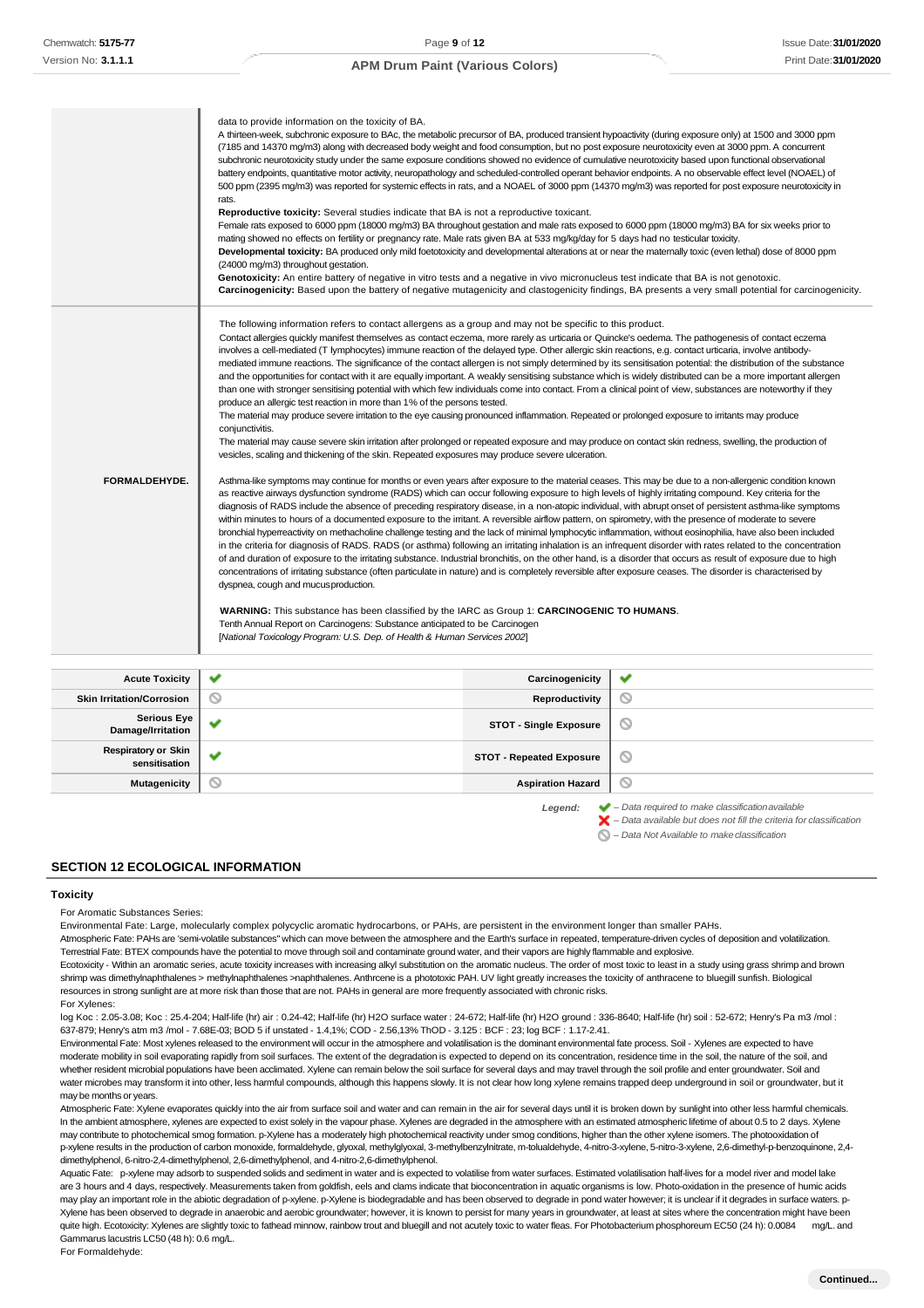Environmental Fate: Formaldehyde is common in the environment as a contaminant of smoke and as photochemical smog. Concentrated solutions containing formaldehyde are unstable and oxidize slowly. In the presence of air and moisture, polymerization takes place readily in concentrated solutions at room temperature to form paraformaldehyde.

Atmosppheric Fate: In the atmosphere, formaldehyde both photolysis and reacts with reactive free radicals (primarily hydroxyl radicals). Reaction with nitrate radicals, insignificant during the day, may be an important removal process at night. Air Quality Standards : <0.1 mg/m3 as a 30 min. average, indoor air, non-industrial buildings (WHO guideline).

Aquatic Fate: Due to its solubility, formaldehyde will efficiently transfer to rain and surface water and will biodegrade to low concentrations within days. Adsorption to sediment and volatilization are not expected to be significant routes of biodegradation.

Drinking Water Standard: Formaldehyde: 900 ug/L. (WHO guideline).

Terrestrial Fate: In soil, aqueous solutions of formaldehyde leach through the soil; at high concentrations adsorption to clay minerals may occur. Although biodegradable under both aerobic and anaerobic conditions the fate of formaldehyde in soil is unclear.

Ecotoxicity: Formaldehyde does not bioconcentrate in the food chain.

**DO NOT** discharge into sewer or waterways.

#### **Persistence and degradability**

| Ingredient    | Persistence: Water/Soil       | Persistence: Air              |
|---------------|-------------------------------|-------------------------------|
| xylene        | $HIGH$ (Half-life = 360 days) | LOW (Half-life $= 1.83$ days) |
| n-butanol     | LOW (Half-life $=$ 54 days)   | LOW (Half-life $=$ 3.65 days) |
| formaldehyde. | LOW (Half-life $= 14$ days)   | LOW (Half-life $= 2.97$ days) |

#### **Bioaccumulative potential**

| Ingredient    | <b>Bioaccumulation</b> |
|---------------|------------------------|
| xylene        | $MEDIUM (BCF = 740)$   |
| n-butanol     | LOW (BCF = $64$ )      |
| formaldehyde. | LOW (LogKOW = $0.35$ ) |

#### **Mobility in soil**

| Ingredient    | <b>Mobility</b>        |
|---------------|------------------------|
| n-butanol     | $MEDIUM (KOC = 2.443)$ |
| formaldehyde. | $HIGH (KOC = 1)$       |

# **SECTION 13 DISPOSAL CONSIDERATIONS**

#### **Waste treatment methods**

| Product / Packaging<br>disposal | Containers may still present a chemical hazard/danger when empty.<br>Return to supplier for reuse/ recycling if possible.<br>Otherwise:<br>If container can not be cleaned sufficiently well to ensure that residuals do not remain or if the container cannot be used to store the same product, then<br>puncture containers, to prevent re-use, and bury at an authorised landfill.<br>▶ Where possible retain label warnings and SDS and observe all notices pertaining to the product.<br>Legislation addressing waste disposal requirements may differ by country, state and/ or territory. Each user must refer to laws operating in their area. In some<br>areas, certain wastes must be tracked.<br>A Hierarchy of Controls seems to be common - the user should investigate:<br>Reduction<br>$\triangleright$ Reuse<br>$\triangleright$ Recycling<br>Disposal (if all else fails)<br>This material may be recycled if unused, or if it has not been contaminated so as to make it unsuitable for its intended use. If it has been contaminated, it may be<br>possible to reclaim the product by filtration, distillation or some other means. Shelf life considerations should also be applied in making decisions of this type.<br>Note that properties of a material may change in use, and recycling or reuse may not always be appropriate.<br>DO NOT allow wash water from cleaning or process equipment to enter drains.<br>It may be necessary to collect all wash water for treatment before disposal.<br>In all cases disposal to sewer may be subject to local laws and regulations and these should be considered first.<br>• Where in doubt contact the responsible authority.<br>Recycle wherever possible.<br>• Consult manufacturer for recycling options or consult local or regional waste management authority for disposal if no suitable treatment or disposal facility<br>can be identified.<br>▶ Dispose of by: burial in a land-fill specifically licenced to accept chemical and / or pharmaceutical wastes or Incineration in a licenced apparatus (after<br>admixture with suitable combustible material). |
|---------------------------------|-----------------------------------------------------------------------------------------------------------------------------------------------------------------------------------------------------------------------------------------------------------------------------------------------------------------------------------------------------------------------------------------------------------------------------------------------------------------------------------------------------------------------------------------------------------------------------------------------------------------------------------------------------------------------------------------------------------------------------------------------------------------------------------------------------------------------------------------------------------------------------------------------------------------------------------------------------------------------------------------------------------------------------------------------------------------------------------------------------------------------------------------------------------------------------------------------------------------------------------------------------------------------------------------------------------------------------------------------------------------------------------------------------------------------------------------------------------------------------------------------------------------------------------------------------------------------------------------------------------------------------------------------------------------------------------------------------------------------------------------------------------------------------------------------------------------------------------------------------------------------------------------------------------------------------------------------------------------------------------------------------------------------------------------------------------------------------------------------------------------------------------------------|
|                                 | Decontaminate empty containers. Observe all label safeguards until containers are cleaned and destroyed.                                                                                                                                                                                                                                                                                                                                                                                                                                                                                                                                                                                                                                                                                                                                                                                                                                                                                                                                                                                                                                                                                                                                                                                                                                                                                                                                                                                                                                                                                                                                                                                                                                                                                                                                                                                                                                                                                                                                                                                                                                      |
|                                 |                                                                                                                                                                                                                                                                                                                                                                                                                                                                                                                                                                                                                                                                                                                                                                                                                                                                                                                                                                                                                                                                                                                                                                                                                                                                                                                                                                                                                                                                                                                                                                                                                                                                                                                                                                                                                                                                                                                                                                                                                                                                                                                                               |

# **SECTION 14 TRANSPORT INFORMATION**

thinning or reducing compound)

# **Labels Required Marine Pollutant** NO **Land transport (UN) UN number** 1263 **Packing group** III **UN proper shipping name** PAINT (including paint, lacquer, enamel, stain, shellac, varnish, polish, liquid filler and liquid lacquer base) or PAINT RELATED MATERIAL (including paint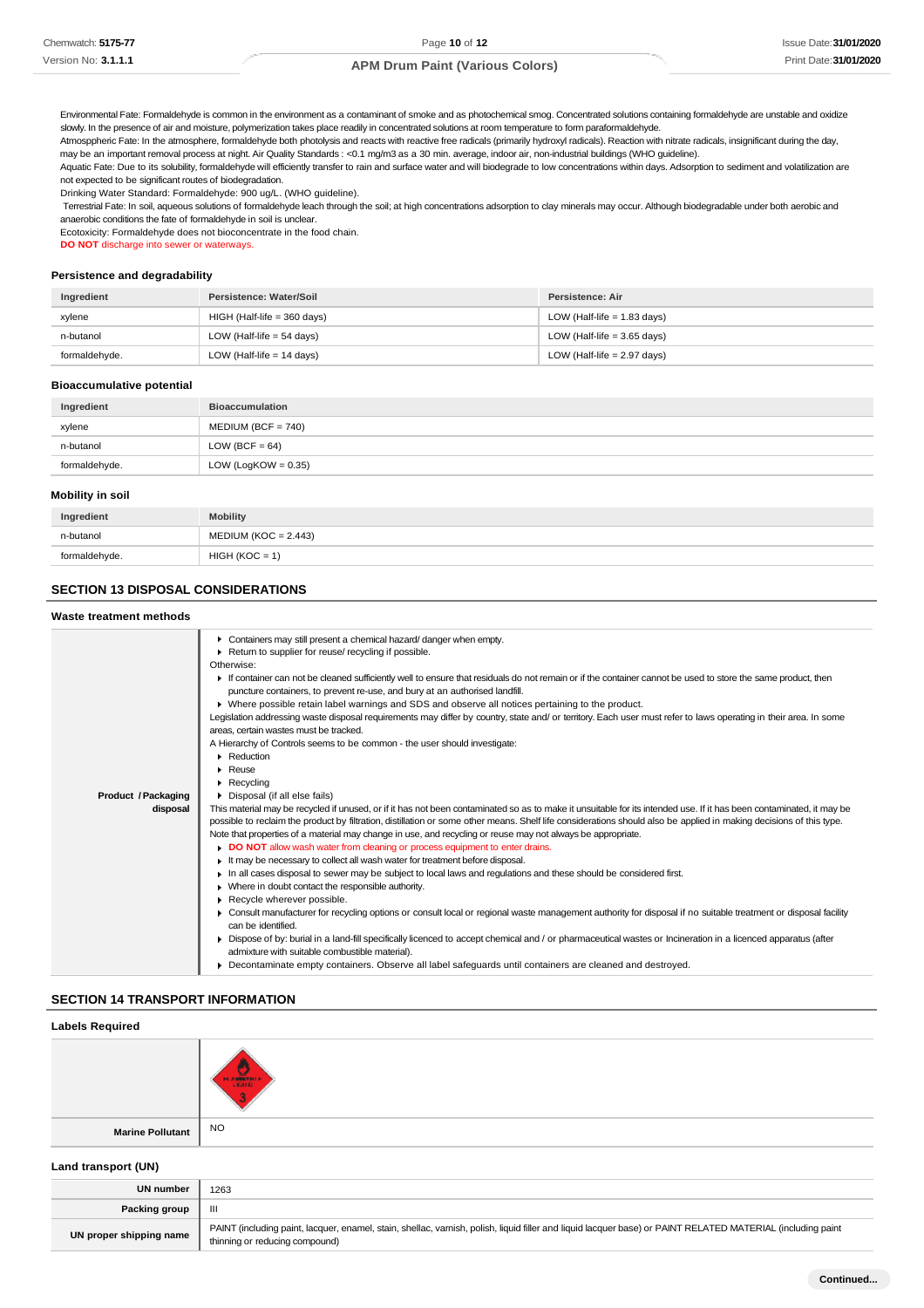| <b>Environmental hazard</b>  | No relevant data                                             |
|------------------------------|--------------------------------------------------------------|
| Transport hazard class(es)   | Class<br>$\mathbf{3}$<br>Subrisk<br>Not Applicable           |
| Special precautions for user | Special provisions<br>163;223;367<br>Limited quantity<br>5 L |

#### **Air transport (ICAO-IATA / DGR)**

| <b>UN number</b>             | 1263                                                                                                                                                                                         |                           |                    |  |  |
|------------------------------|----------------------------------------------------------------------------------------------------------------------------------------------------------------------------------------------|---------------------------|--------------------|--|--|
| Packing group                | Ш                                                                                                                                                                                            |                           |                    |  |  |
| UN proper shipping name      | Paint (including paint, lacquer, enamel, stain, shellac, varnish, polish, liquid filler and liquid lacquer base); Paint related material (including paint thinning or<br>reducing compounds) |                           |                    |  |  |
| <b>Environmental hazard</b>  | No relevant data                                                                                                                                                                             |                           |                    |  |  |
| Transport hazard class(es)   | <b>ICAO/IATA Class</b><br>ICAO / IATA Subrisk<br><b>ERG Code</b>                                                                                                                             | 3<br>Not Applicable<br>3L |                    |  |  |
| Special precautions for user | Special provisions<br>Cargo Only Packing Instructions                                                                                                                                        |                           | A3 A72 A192<br>366 |  |  |
|                              | Cargo Only Maximum Qty / Pack                                                                                                                                                                |                           | 220L               |  |  |
|                              | Passenger and Cargo Packing Instructions                                                                                                                                                     |                           | 355                |  |  |
|                              | Passenger and Cargo Maximum Qty / Pack                                                                                                                                                       |                           | 60 L               |  |  |
|                              | Passenger and Cargo Limited Quantity Packing Instructions                                                                                                                                    |                           | Y344               |  |  |
|                              | Passenger and Cargo Limited Maximum Qty / Pack                                                                                                                                               |                           | 10L                |  |  |

#### **Sea transport (IMDG-Code / GGVSee)**

| <b>UN number</b>             | 1263                                                                                                                                                                                          |  |  |  |
|------------------------------|-----------------------------------------------------------------------------------------------------------------------------------------------------------------------------------------------|--|--|--|
| Packing group                | III                                                                                                                                                                                           |  |  |  |
| UN proper shipping name      | PAINT (including paint, lacquer, enamel, stain, shellac, varnish, polish, liquid filler and liquid lacquer base) or PAINT RELATED MATERIAL (including paint<br>thinning or reducing compound) |  |  |  |
| <b>Environmental hazard</b>  | Not Applicable                                                                                                                                                                                |  |  |  |
| Transport hazard class(es)   | <b>IMDG Class</b><br>3<br><b>IMDG Subrisk</b><br>Not Applicable                                                                                                                               |  |  |  |
| Special precautions for user | $F-E$ , S-E<br><b>EMS Number</b><br>Special provisions<br>163 223 955<br><b>Limited Quantities</b><br>5 L                                                                                     |  |  |  |

# **Transport in bulk according to Annex II of MARPOL 73 / 78 and the IBC code**

| Source                                                                                | Ingredient    | <b>Pollution Category</b> |
|---------------------------------------------------------------------------------------|---------------|---------------------------|
| IMO MARPOL 73/78 (Annex<br>II) - List of Noxious Liquid<br>Substances Carried in Bulk | xylene        | $\lambda$                 |
| IMO MARPOL 73/78 (Annex<br>II) - List of Noxious Liquid<br>Substances Carried in Bulk | formaldehyde. | $\lambda$                 |

# **SECTION 15 REGULATORY INFORMATION**

#### **Safety, health and environmental regulations / legislation specific for the substance or mixture**

#### **XYLENE(1330-20-7) IS FOUND ON THE FOLLOWING REGULATORY LISTS**

International Agency for Research on Cancer (IARC) - Agents Classified by the IARC Monographs Singapore Permissible Exposure Limits of ToxicSubstances

#### **N-BUTANOL(71-36-3) IS FOUND ON THE FOLLOWING REGULATORY LISTS**

Singapore Permissible Exposure Limits of Toxic Substances

# **FORMALDEHYDE.(50-00-0) IS FOUND ON THE FOLLOWING REGULATORY LISTS**

International Agency for Research on Cancer (IARC) - Agents Classified by the IARC Monographs Singapore Permissible Exposure Limits of ToxicSubstances